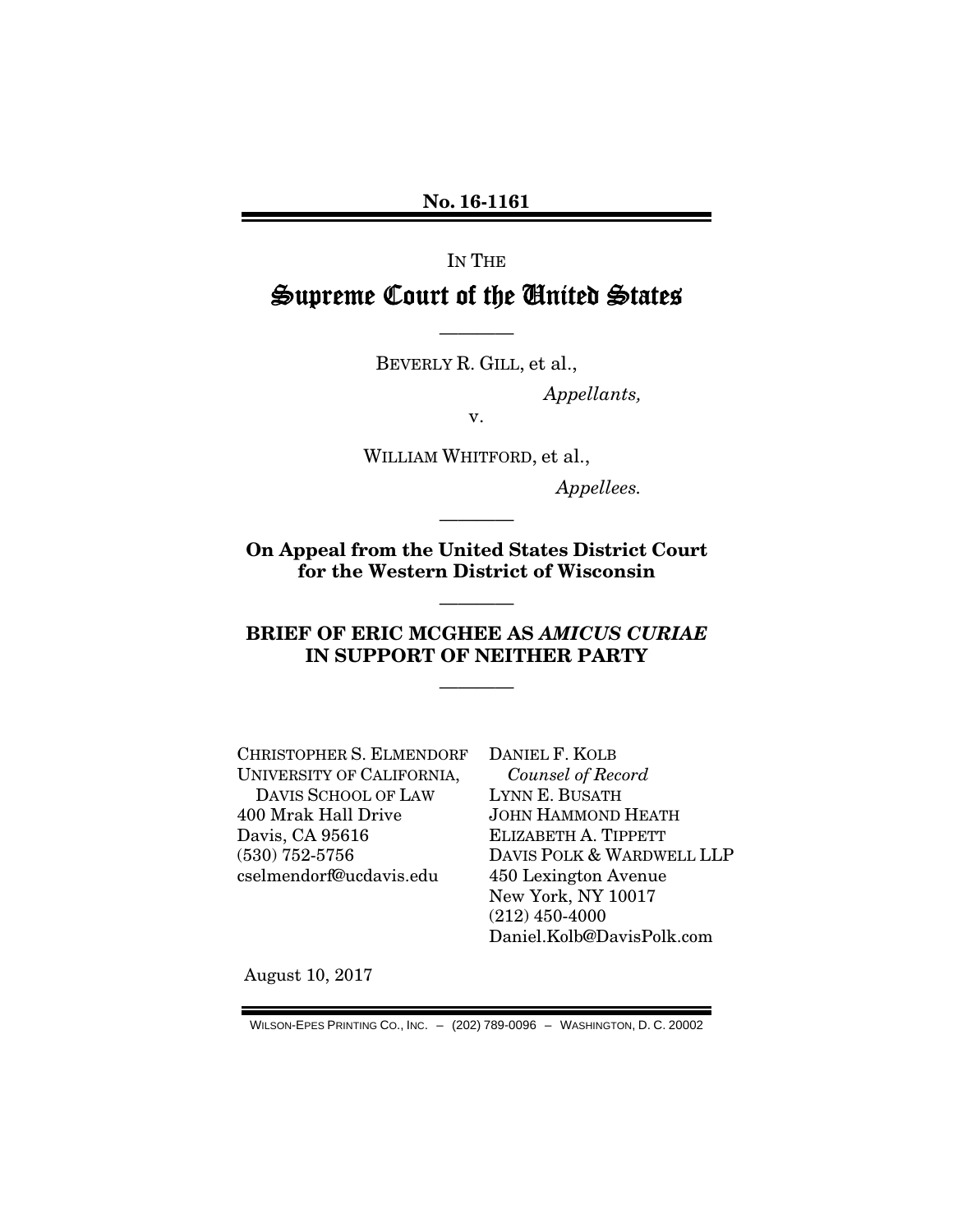# TABLE OF CONTENTS

|                                                                                                                                                            | Page                    |
|------------------------------------------------------------------------------------------------------------------------------------------------------------|-------------------------|
| TABLE OF AUTHORITIES                                                                                                                                       | iii                     |
| INTEREST OF AMICUS CURIAE                                                                                                                                  | $\mathbf{1}$            |
| INTRODUCTION AND SUMMARY OF                                                                                                                                |                         |
|                                                                                                                                                            | $\overline{2}$          |
|                                                                                                                                                            | 3                       |
| I. THE EFFICIENCY GAP IS A<br>SIMPLE, HISTORICALLY GROUNDED<br>METRIC OF PARTISAN ADVANTAGE,<br>RESPONSIVE TO CONCERNS THAT<br>JUSTICES OF THIS COURT HAVE |                         |
|                                                                                                                                                            | 3                       |
| A. The Efficiency Gap Measures the<br>Votes Wasted By Packing and<br>Cracking Opposing-Party Voters<br>Among Legislative Districts                         | $\overline{\mathbf{4}}$ |
| B. The Efficiency Gap's Implementation<br>of the<br>Concept of "Partisan<br>Symmetry" Is Historically Grounded<br>and Does Not Depend on Implausible       | 7                       |
| C. The Efficiency Gap Is Calculated<br>Using Familiar Concepts, Methods,<br>and Data Sources, and Is Not Easily                                            | 12                      |
| D. Because the EG Provides a Snapshot<br>Picture of Relative Wasted Votes,<br>Assessments of Partisan Fairness<br>Benefit From Further Analysis            | 15                      |
|                                                                                                                                                            |                         |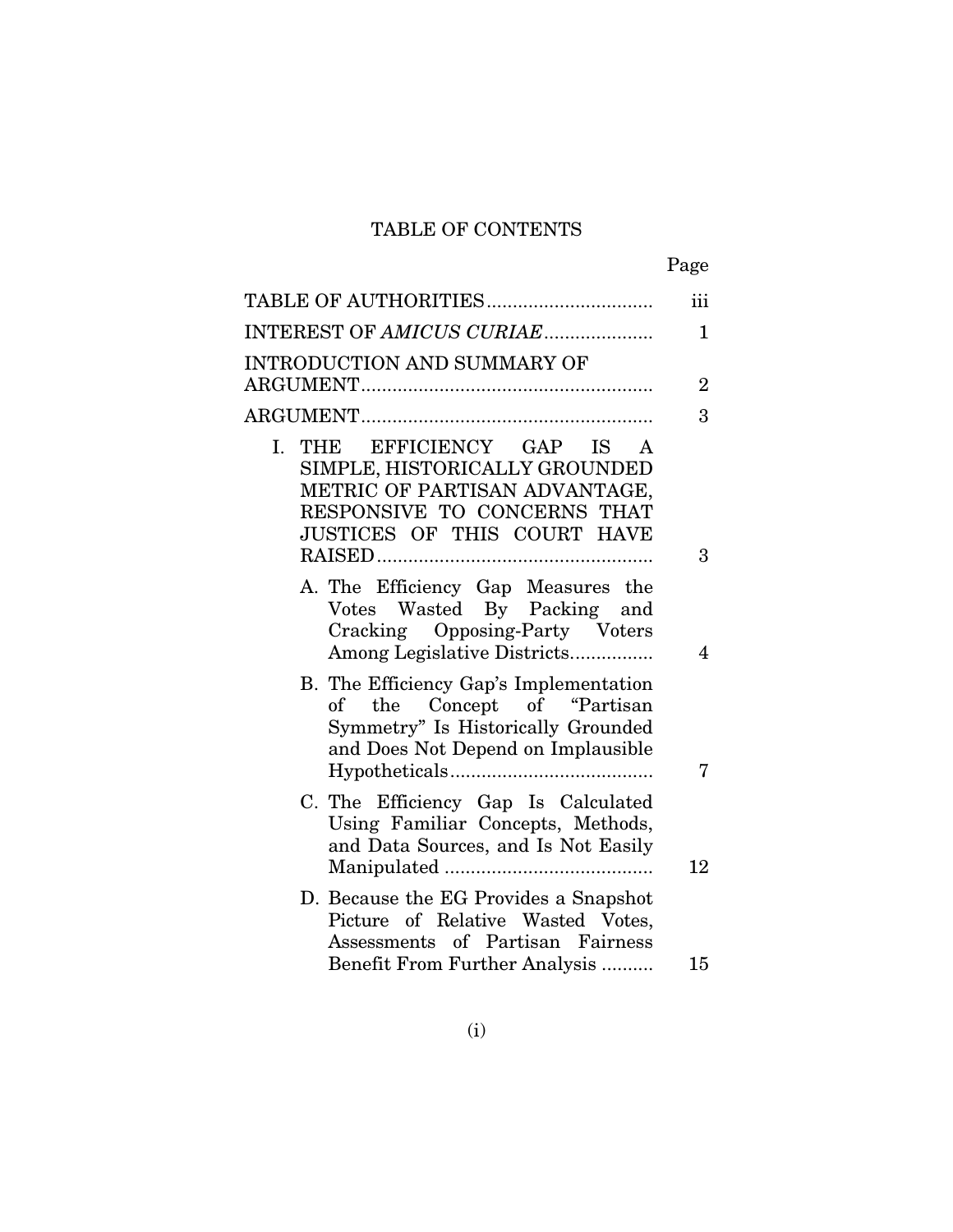## ii TABLE OF CONTENTS—Continued

| II.  | THE OBJECTIONS TO THE EFFI-<br>CIENCY GAP AS A MEASURE OF<br>PARTISAN ADVANTAGE ARE EASILY                                     | 18 |
|------|--------------------------------------------------------------------------------------------------------------------------------|----|
|      | A. The Efficiency Gap Does Not Rest on<br>Mistaken Conception of Wasted<br>$\mathbf{a}$                                        | 18 |
|      | B. The Putative Volatility of the Effi-<br>ciency Gap Is a Feature, Not a Flaw                                                 | 22 |
|      | C. The Efficiency Gap Does Not Account<br>for All Democratic Values-Nor                                                        |    |
|      | D. The Efficiency Gap Is Not Biased                                                                                            | 23 |
|      | Toward Democrats                                                                                                               | 25 |
|      | E. The Efficiency Gap Does Not Require<br>Proportional Representation                                                          | 27 |
| III. | THE EFFICIENCY GAP IS CLOSELY<br>RELATED TO THE OTHER<br>MEA-<br>SURES OF PARTISAN SYMMETRY,<br>BOTH ARITHMETICALLY AND EMPIR- |    |
|      |                                                                                                                                | 29 |
|      | A. Arithmetically, the Symmetry Metrics<br>Are Closely Related to One Another                                                  | 30 |
|      | B. Empirically, Little Turns on the<br>Choice Among Symmetry Metrics in<br>Competitive States Such<br>as                       |    |
|      |                                                                                                                                | 32 |
|      |                                                                                                                                | 34 |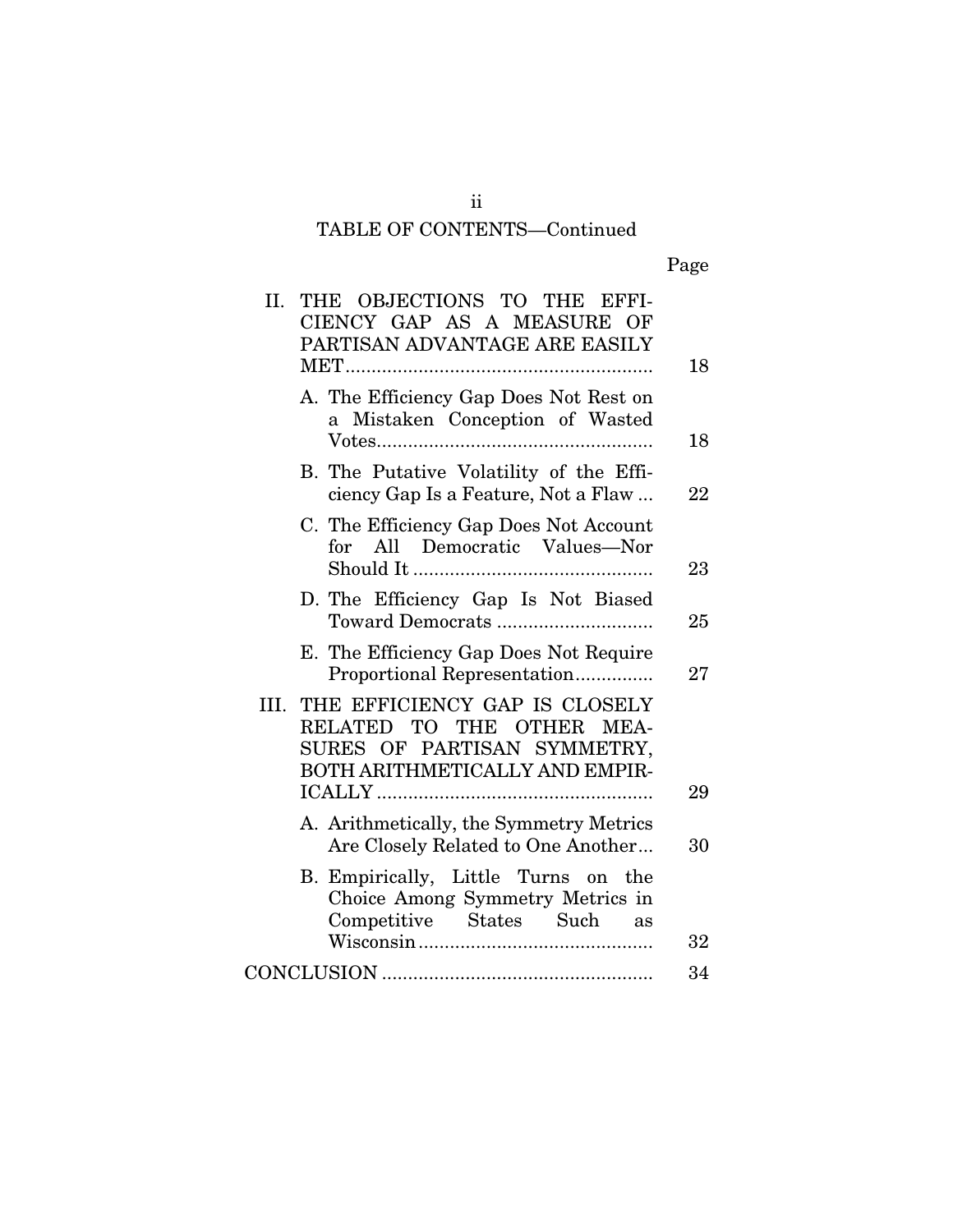## iii TABLE OF AUTHORITIES

 $\begin{tabular}{cc} \textbf{CASES} & \textbf{Page(s)}\\ \end{tabular}$ 

| Baker v. Carr,                                                   |    |
|------------------------------------------------------------------|----|
|                                                                  | 24 |
| Bartlett v. Strickland,                                          | 22 |
| City of Mobile, Ala. v. Bolden,                                  | 28 |
| Davis v. Bandemer,                                               |    |
| Frank v. Walker,<br>768 F.3d 744 (7th Cir. 2014)                 | 17 |
| Johnson v. De Grandy,                                            | 17 |
| League of United Latin American Citizens<br>v. Perry $(LULAC)$ , |    |
| League of Women Voters of North Carolina<br>v. Rucho,            |    |
| No. 1:16-CV-1026, 2017 WL 876307                                 | 12 |
| Reynolds v. Sims,                                                | 28 |
| Vieth v. Jubelirer,                                              |    |
| Whitcomb v. Chavis,                                              | 28 |
| Whitford v. Gill,                                                |    |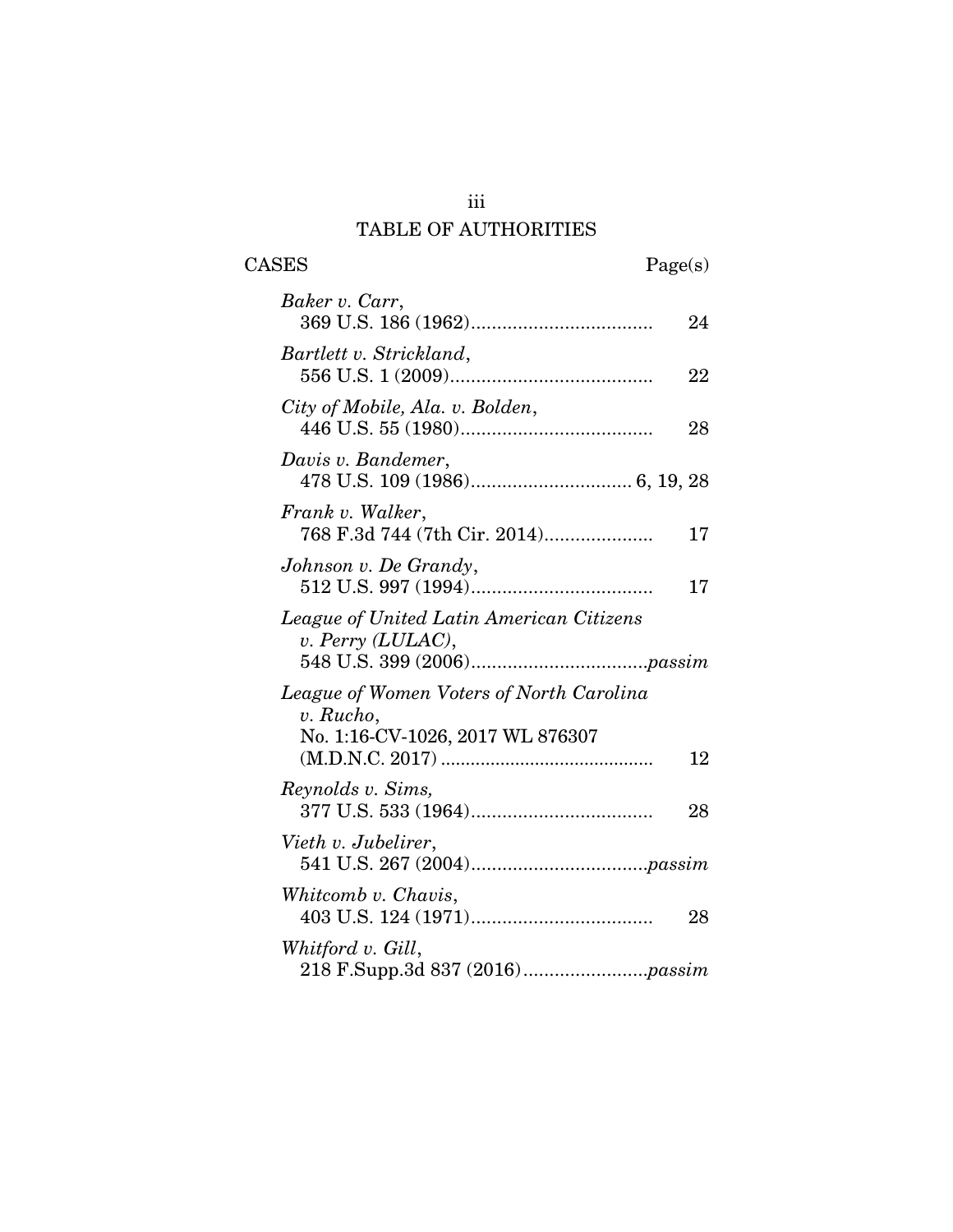# $\begin{aligned} \text{COURT FILINGS} \qquad \qquad & \text{Page(s)}\\ \end{aligned}$

| 25 | Brief Amicus Curiae of the Republican<br>National Committee in Support of<br>Appellees, Davis v. Bandemer, 478 U.S.<br>109 (1986) (No. 84-1244), 1985 WL                                                         |
|----|------------------------------------------------------------------------------------------------------------------------------------------------------------------------------------------------------------------|
|    | Brief for Appellants, Whitford v. Gill, 218                                                                                                                                                                      |
| 9  | Brief of Amici Curiae Professors Gary King<br>et al., in Support of Neither Party,<br>LULAC, 548 U.S. 399 (2006) (No 05-204),                                                                                    |
|    | Brief of <i>Amici Curiae</i> The Republican<br>National Committee and the National<br>Republican Congressional Committee in<br>Support of Appellants, Whitford v. Gill,<br>218 F.Supp.3d 837 (No. 16-1161), 2017 |
| 18 | Brief of Amici Curiae Wisconsin State<br>Senate and Wisconsin State Assembly in<br>Support of Appellants, Whitford v. Gill,<br>218 F.Supp.3d 837 (2016) (No. 16-1161),                                           |
| 33 | Plaintiffs' Trial Brief, Whitford v. Gill, 218<br>F.Supp.3d $837(2016)$ (No. 15-cv-421-bbc)                                                                                                                      |
|    | <b>OTHER AUTHORITIES</b>                                                                                                                                                                                         |
|    | Andrew Gelman & Gary King, A Unified                                                                                                                                                                             |

| Andrew Gelman & Gary King, <i>A Unified</i> |  |
|---------------------------------------------|--|
| Method of Evaluating Electoral Systems      |  |
| and Redistricting Plans, 38 AM. J. POL.     |  |
|                                             |  |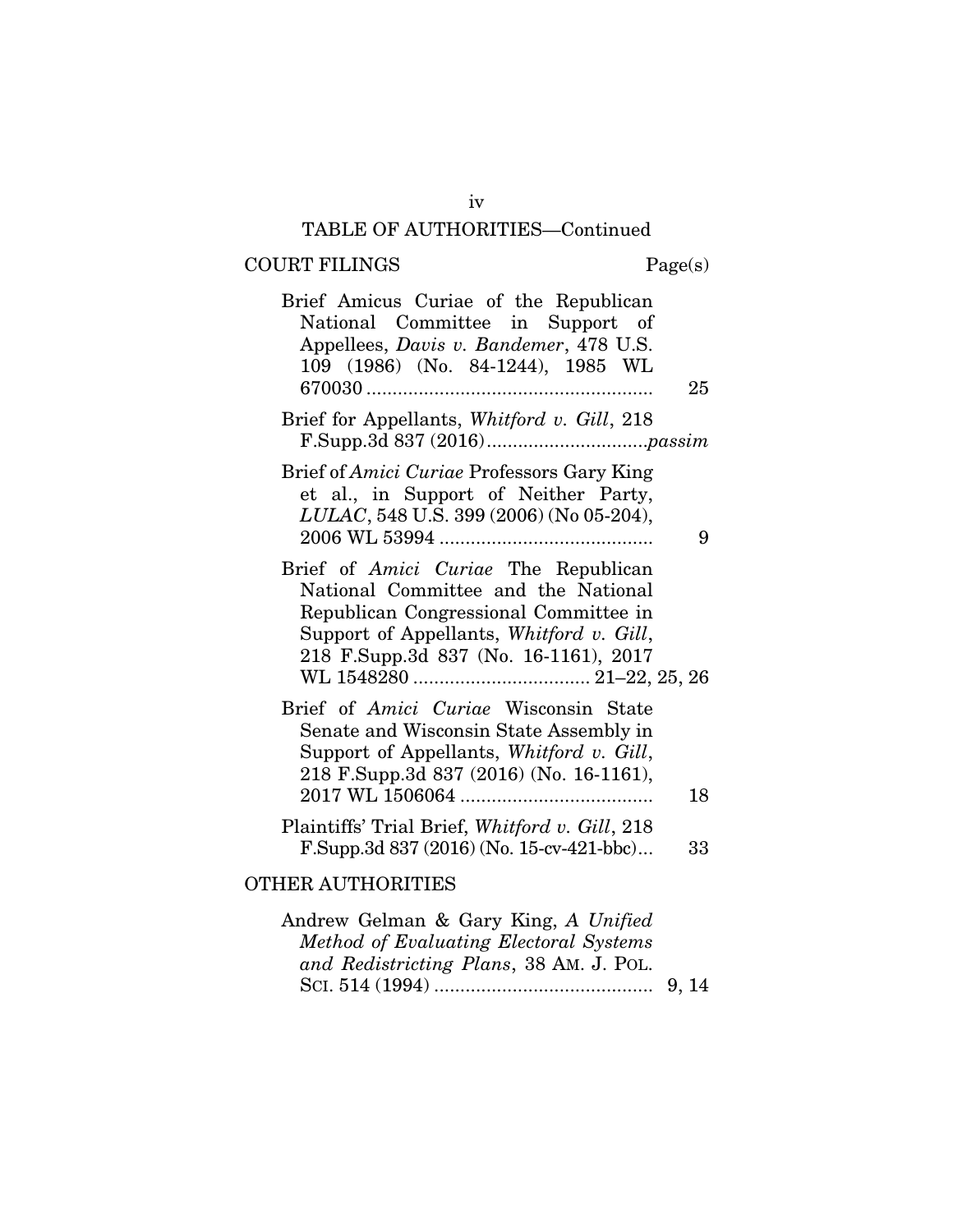| Andrew Gelman & Gary King, Enhancing<br>Democracy Through Legislative Redistrict-<br>ing, 88 AM. POL. SCI. REV. 541 (1994)  10, 26                                                                                                                      |    |
|---------------------------------------------------------------------------------------------------------------------------------------------------------------------------------------------------------------------------------------------------------|----|
| Barry C. Burden, Candidate Positioning in<br>US Congressional Elections, 34 BRIT. J.                                                                                                                                                                    | 20 |
| Bernard Grofman & Gary King, The Future<br>of Partisan Symmetry as a Judicial<br>Test for Partisan Gerrymandering after<br>LULAC v. Perry, 6 ELECTION L.J. 2                                                                                            |    |
| DANIEL KREISS, PROTOTYPE POLITICS:<br>TECHNOLOGY-INTENSIVE CAMPAIGNING<br>AND THE DATA OF DEMOCRACY (2016)                                                                                                                                              | 20 |
| David S. Lee et al., Do Voters Affect or Elect<br>Policies? Evidence from the U.S. House,                                                                                                                                                               | 20 |
| Devin Caughey et al., Partisan Gerry-<br>mandering and the Political Process:<br>Effects on Roll-Call Voting and State<br>Policies, 16 ELECTION L.J. (forthcoming<br>2017), available at http://cwarshaw.scri<br>pts.mit.edu/papers/CTW_efficiency_gap_ | 20 |
| EITAN HERSH, HACKING THE ELECTORATE:<br>HOW CAMPAIGNS PERCEIVE VOTERS                                                                                                                                                                                   |    |
|                                                                                                                                                                                                                                                         | 20 |

v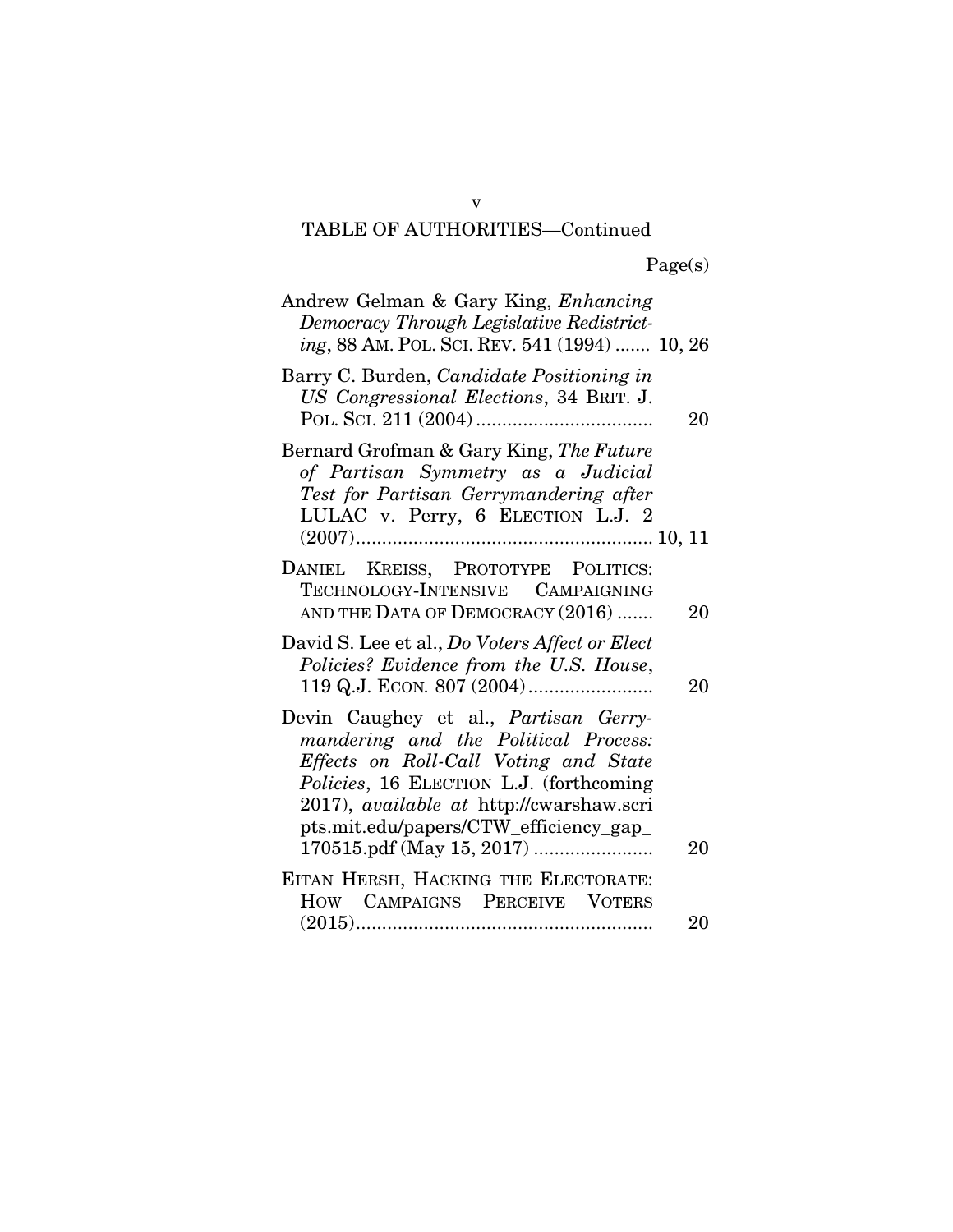Page(s)

| Eric McGhee, Measuring Efficiency in<br>Redistricting, 16 ELECTION L.J. (forth-<br>coming 2017), <i>available at</i> https://papers.<br>ssrn.com/sol3/papers.cfm?abstract_id=30 |    |
|---------------------------------------------------------------------------------------------------------------------------------------------------------------------------------|----|
| Eric McGhee, Measuring Partisan Bias in<br>Single-Member District Electoral Systems,                                                                                            |    |
| Eric McGhee, Memo to the Indiana<br>Legislature on Efficiency Gap Imputa-<br>tions, Aug. 5, 2016, <i>available at https://</i><br>papers.ssrn.com/sol3/papers.cfm?abstrac       |    |
| JOHN STUART MILL, CONSIDERATIONS ON<br>REPRESENTATIVE GOVERNMENT (Prome-                                                                                                        | 27 |
| Keith T. Poole, Changing Minds? Not in<br>Congress!, 131 PUB. CHOICE 435 (2007)                                                                                                 | 20 |
| Michael D. McDonald & Robin E. Best,<br>Unfair Partisan Gerrymanders in Politics<br>and Law: A Diagnostic Applied to Six<br>Cases, 14 ELECTION L.J. 312 (2015)                  | 30 |
| Nicholas O. Goedert, Gerrymandering or<br>Geography? How Democrats Won the<br>Popular Vote but Lost the Congress in<br>2012, RES. & POL., Apr.-June 2014                        | 26 |

vi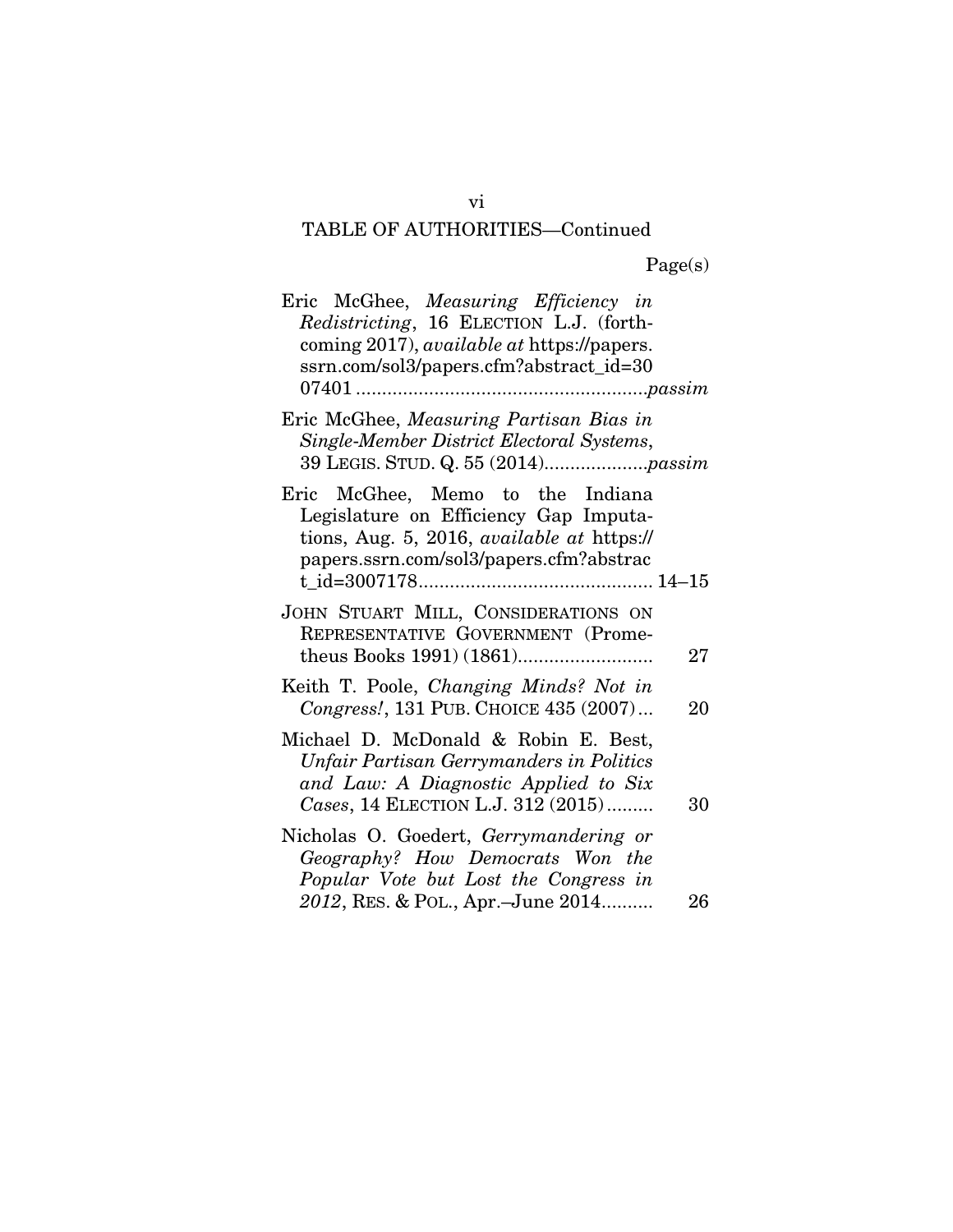| Nicholas Stephanopoulos, The Causes and<br>Consequences of Gerrymandering, 59<br>WM. & MARY L. REV. (forthcoming 2017),<br><i>available at https://papers.ssrn.com/sol3/</i><br>papers.cfm?abstract_id=2990638 | 26 |
|----------------------------------------------------------------------------------------------------------------------------------------------------------------------------------------------------------------|----|
| Nicholas Stephanopoulos & Eric McGhee,<br>Partisan Gerrymandering and the<br>Efficiency Gap, 82 U. CHI. L. REV. 831<br>$(2015)$                                                                                |    |
| Nolan McCarty et al., Does Gerryman-<br>dering Cause Polarization?, 53 AM. J.                                                                                                                                  | 20 |
| Richard G. Niemi & Simon Jackman, Bias<br>and Responsiveness in State Legislative<br>District-ing, 16 LEGIS. STUD. Q. 183                                                                                      | 26 |
| RODERICK J. A. LITTLE & DONALD B. RUBIN,<br>STATISTICAL ANALYSIS WITH MISSING                                                                                                                                  | 14 |
| Samuel S.H. Wang, Three Tests for Practi-<br>cal Evaluation of Partisan Gerryman-<br>dering, 68 STAN. L. REV. 1263 (2016)                                                                                      | 30 |
| Simon Jackman, Assessing the Current<br>Wisconsin State Legislative Districting<br>Plan, Whitford v. Gill, No. 15-cv-421-bbc<br>(W.D. Wis. Nov. 21, 2016) 11, 25                                               |    |
| Simon Jackman, Rebuttal Report, League<br>of Women Voters of North Carolina v.<br>Rucho, No. 1:16-CV-1026 (M.D.N.C.                                                                                            |    |

vii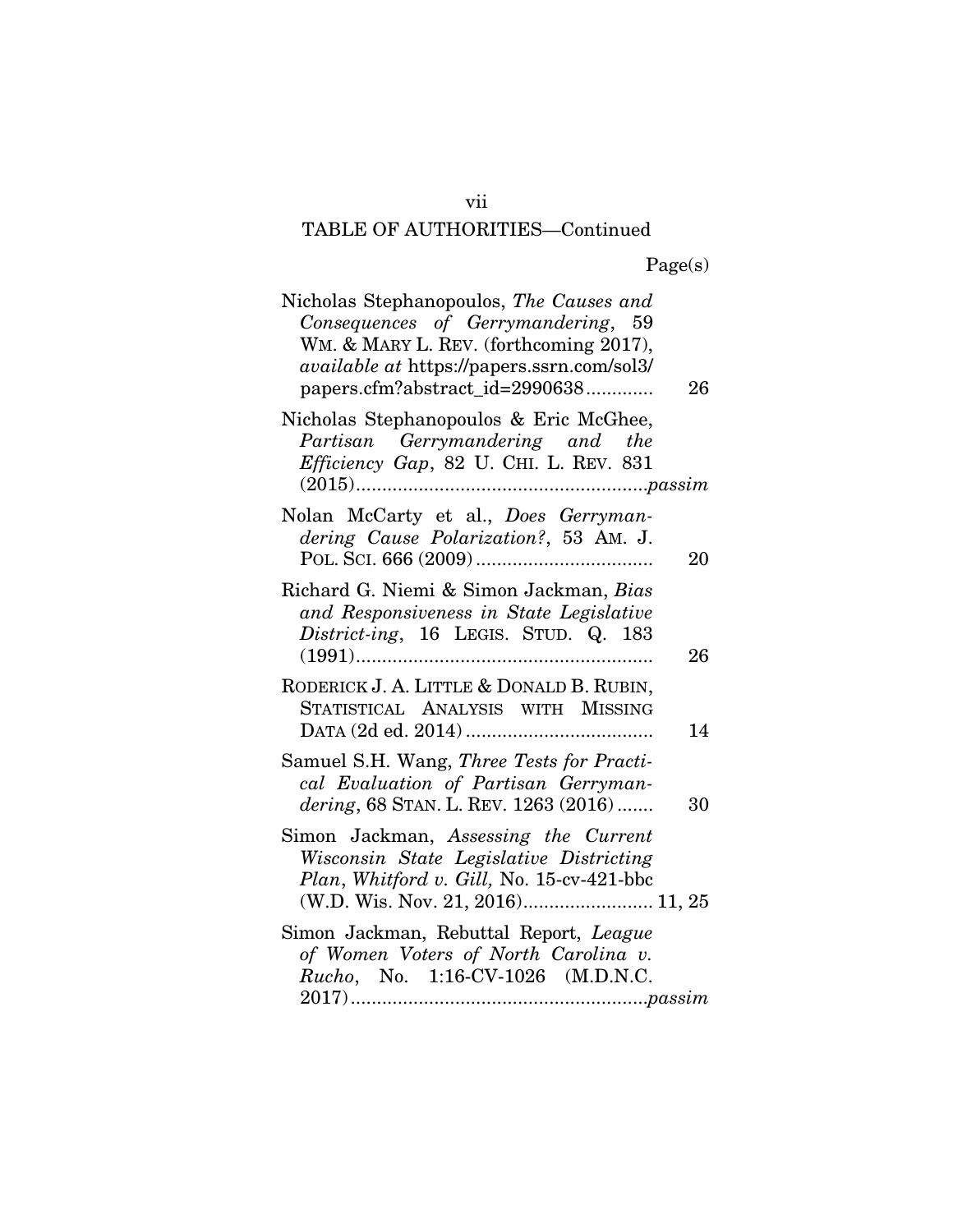# viii

# TABLE OF AUTHORITIES—Continued

Page(s)

| State Legislative Election Returns (1967–          |    |
|----------------------------------------------------|----|
| 2010), Inter-University Consortium for             |    |
| Political and Social Research, <i>available at</i> |    |
| http://www.icpsr.umich.edu/icpsrweb/ICP            |    |
| SR/studies/34297, Study No. 34297                  | 11 |
| Stephen Ansolabehere et al., Candidate             |    |
| Positioning in U.S. House Elections, 45            |    |
|                                                    |    |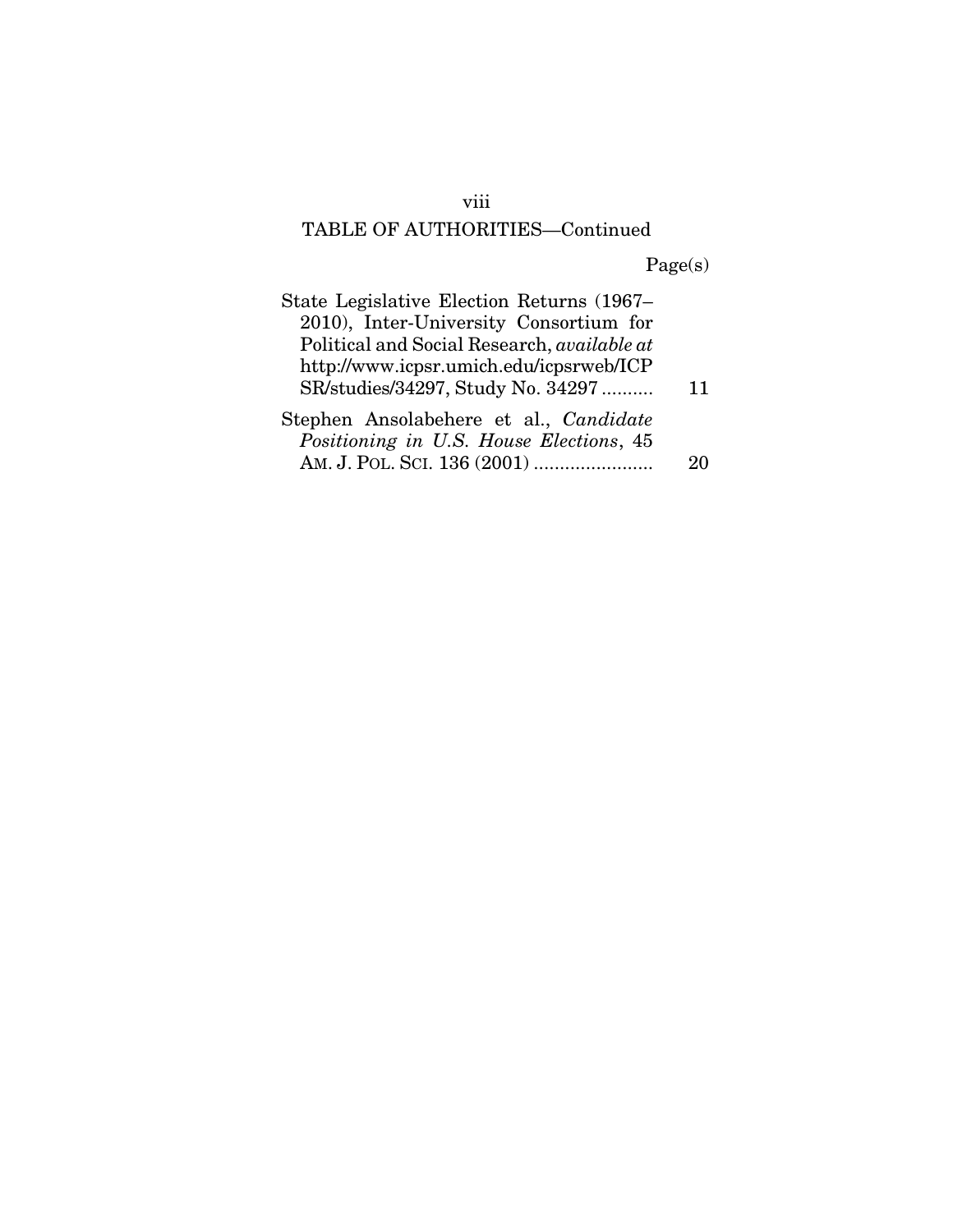#### BRIEF OF ERIC MCGHEE *AMICUS CURIAE*  IN SUPPORT OF NEITHER PARTY

## ———— INTEREST OF THE *AMICUS CURIAE*<sup>1</sup>

*Amicus curiae* Eric McGhee is a political scientist and research fellow at the Public Policy Institute of California ("PPIC"). PPIC is a nonprofit, nonpartisan organization dedicated to informing and improving public policy in California.2 McGhee developed the "Efficiency Gap" measure of partisan advantage on which the plaintiffs and the court below relied. He holds a Ph.D. in political science from U.C. Berkeley and has published numerous papers in top peerreviewed journals.

He takes an interest in this case because the plaintiffs and the lower court have relied on his work, and because he wants to ensure that this Court's decision is not based on a misunderstanding of the Efficiency Gap and the other metrics of partisan advantage that may be used in analyzing a map of legislative districts.

<sup>1</sup> Pursuant to Rule 37.6, *amicus* affirms that no counsel for a party authored this brief in whole or in part and that no person other than *amicus* and its counsel made a monetary contribution to its preparation or submission. The parties' letters consenting to the filing of *amicus curiae* briefs have been filed with the Clerk's office.

<sup>&</sup>lt;sup>2</sup> McGhee's affiliation with PPIC is given here as biographical information; his findings in this area have not been reviewed or endorsed by PPIC, and PPIC takes no position on the use of this research for any purpose. The views expressed in McGhee's brief in this matter are his personal views, and not those of PPIC.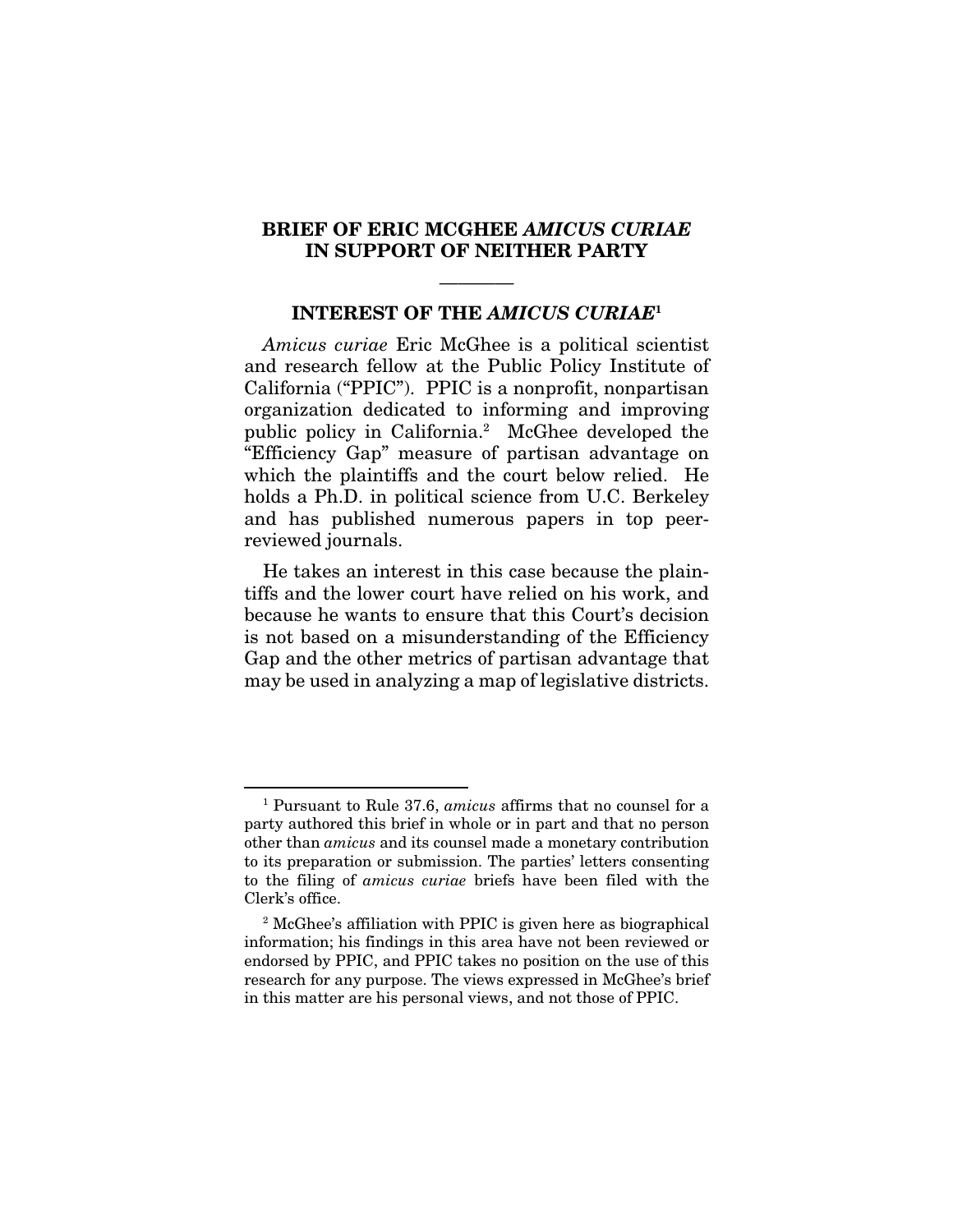## INTRODUCTION AND SUMMARY OF ARGUMENT

*Amicus* files this brief on behalf of neither party to explain the Efficiency Gap ("EG") measure of partisan advantage and respond to questions about it. This brief does not argue for or against affirmance of the lower court's decision, nor does it propose a specific doctrinal standard or test for liability. *Amicus*'s aims are purely explanatory.

Part I below provides an introduction to the EG, including an explanation of how the EG relates to measures of partisan symmetry—the relative opportunity for each party to convert votes into seats—previously considered by this Court. The EG may be used in all states, including those that do not have competitive elections. It is an easy-to-calculate, hard-to-manipulate measure of partisan advantage that is grounded both in recognized concepts of political fairness and in our nation's actual history of elections since the adoption of the one person, one vote principle.

Part II responds to objections that have been raised as to the use of the EG. The objections raised are easily met.

Part III explains the conceptual and empirical relationships between the EG and other proposed measures of partisan symmetry. The main takeaways are that the EG has distinct advantages over the other measures and in politically competitive states such as Wisconsin all of the symmetry metrics lead to similar conclusions.

*Amicus* submits that the EG is a very useful measure of the partisan advantage resulting from a full map of districts for a legislative body. The lower court's reliance on the EG as evidence of partisan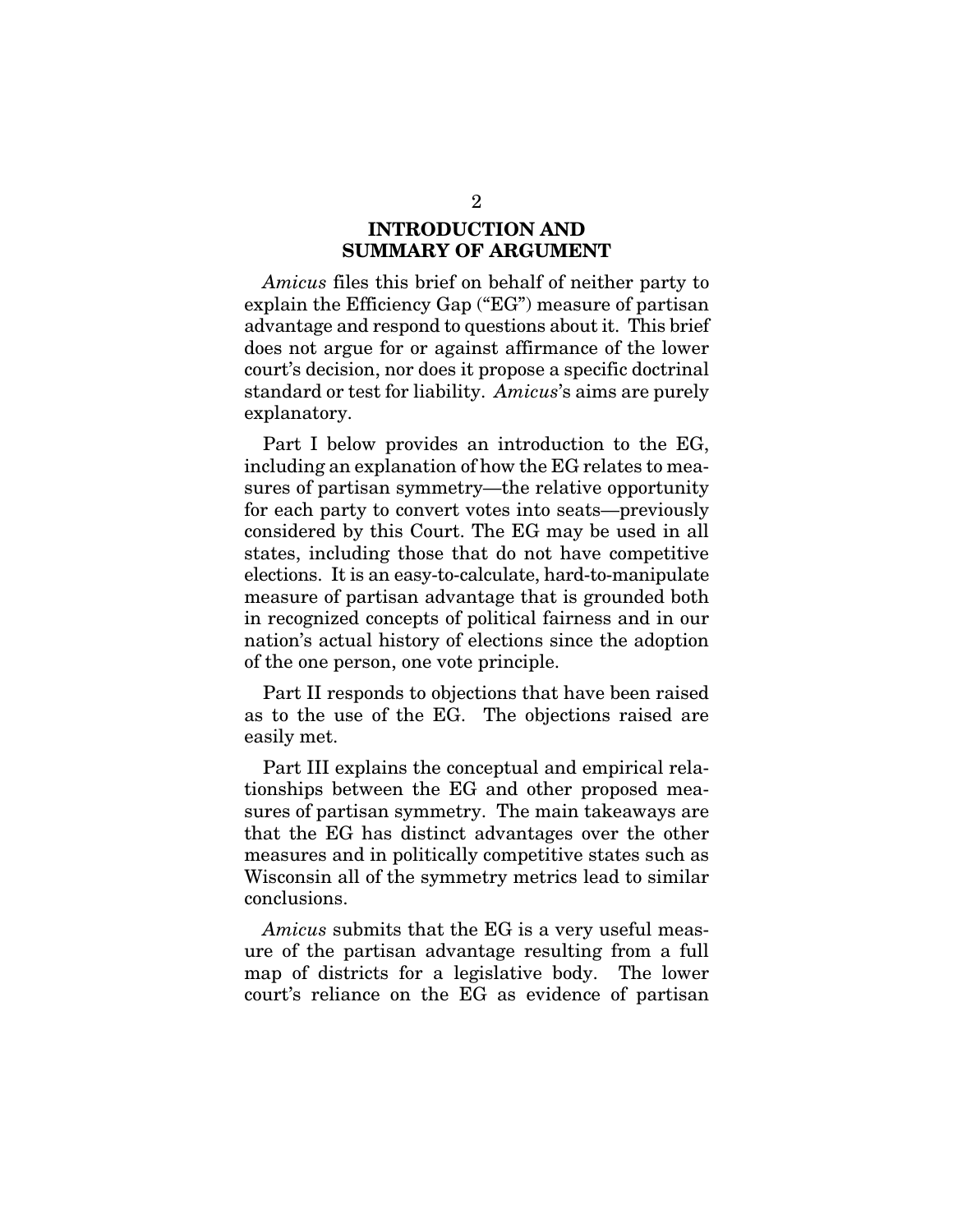advantage was reasonable, and certainly not grounds for reversal.

#### ARGUMENT

## I. THE EFFICIENCY GAP IS A SIMPLE, HISTORICALLY GROUNDED METRIC OF PARTISAN ADVANTAGE, RESPONSIVE TO CONCERNS THAT JUSTICES OF THIS COURT HAVE RAISED.

The Efficiency Gap is a reliable measure of the effect of a partisan gerrymander for three principal reasons. First, the EG is predicated on the widespread understanding that the whole point of a partisan gerrymander is to distribute opposing-party supporters inefficiently so their votes are not converted into seats while distributing one's own supporters efficiently so their votes are converted into seats.

Second, the EG is a practical, historically grounded implementation of *partisan symmetry*—the relative opportunity for each party to convert votes into state legislative or congressional seats. An EG of zero mathematically indicates symmetry, and, further, that the relationship between the parties' vote shares and seat shares under the map at issue aligns with the historical norm in state legislative and congressional elections.

Several Justices of this Court have expressed interest in using symmetry to guide the evaluation of partisan gerrymandering claims, but also concern that quantification of a map's asymmetry not depend on unrealistic electoral scenarios. *See League of United Latin American Citizens v. Perry (LULAC)*, 548 U.S. 399, 420 (2006) (plurality opinion of Kennedy, J.) ("The existence or degree of asymmetry may in large part depend on conjecture about where possible vote-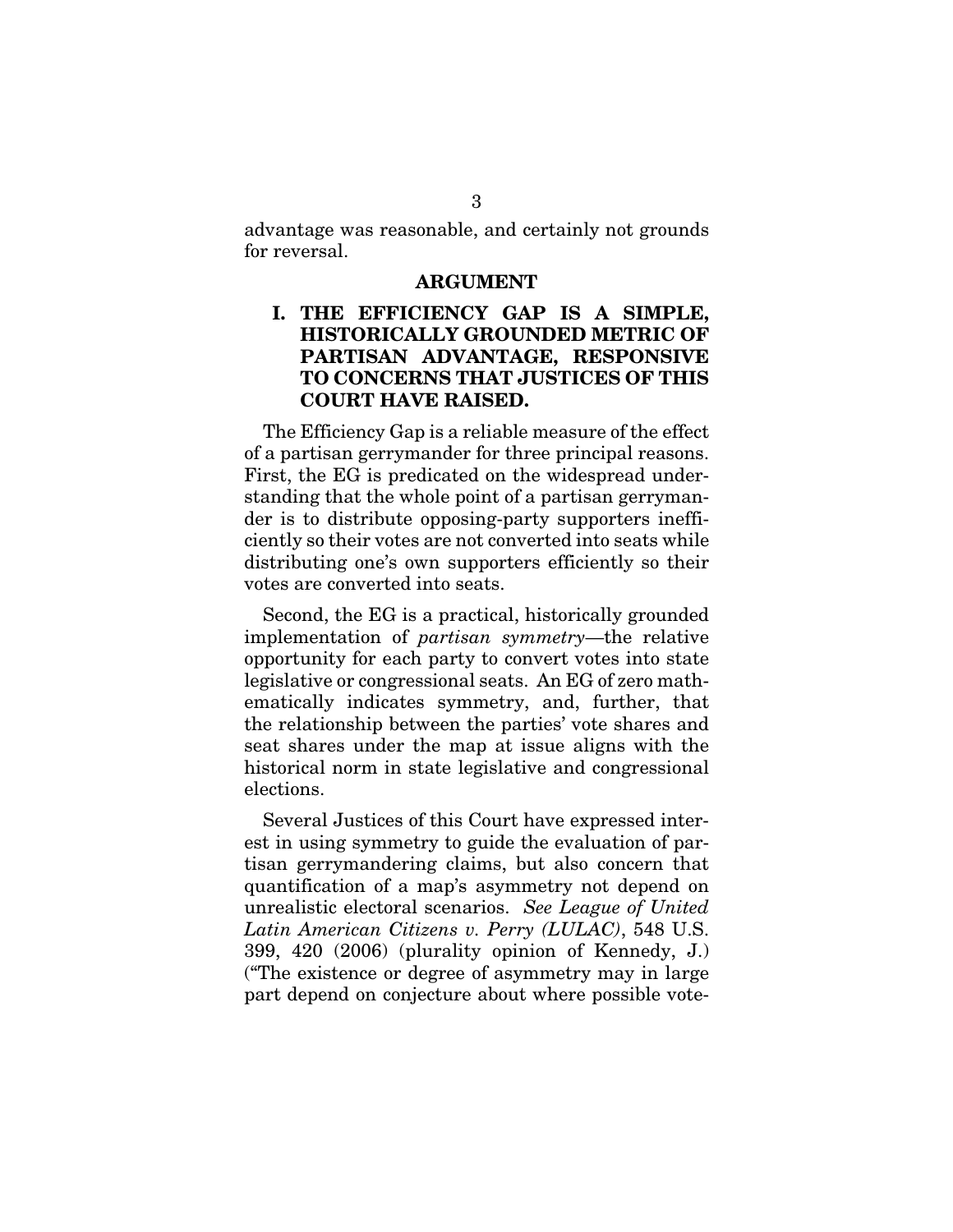switchers will reside . . . . [W]e are wary of adopting a constitutional standard that invalidates a map based on unfair results that would occur in a hypothetical state of affairs."); *id.* at 465 (Stevens, J., concurring in part and dissenting in part); *id.* at 483–84 (Souter, J*.*, joined by Ginsburg, J., concurring in part and dissenting in part); *id.* at 491–92 (Breyer, J., concurring in part and dissenting in part). Addressing that concern, the EG reflects actual election results, and its robustness can be tested with electoral fluctuations typical for the state in question.

Third, calculation of the EG is straightforward. There is little room for expert witnesses to distort it to portray the challenged map in a deceptively good or bad light.

The picture of partisan advantage provided by the EG is a snapshot of a particular election—of votes actually cast and seats actually won or lost. Before invalidating a map, a court may consider evidence of whether and if so how the EG is likely to vary in future elections—or has varied in other elections—held pursuant to the map. Such evidence can be generated using statistical methods that are standard in the political science literature and widely employed by mapmakers who design partisan gerrymanders.

## A. The Efficiency Gap Measures the Votes Wasted By Packing and Cracking Opposing-Party Voters Among Legislative Districts.

Presented first in a peer-reviewed academic paper, *see* Eric McGhee, *Measuring Partisan Bias in Single*-*Member District Electoral Systems*, 39 LEGIS. STUD. Q. 55 (2014) [hereinafter McGhee, *Measuring Partisan Bias*], the EG metric of partisan advantage is grounded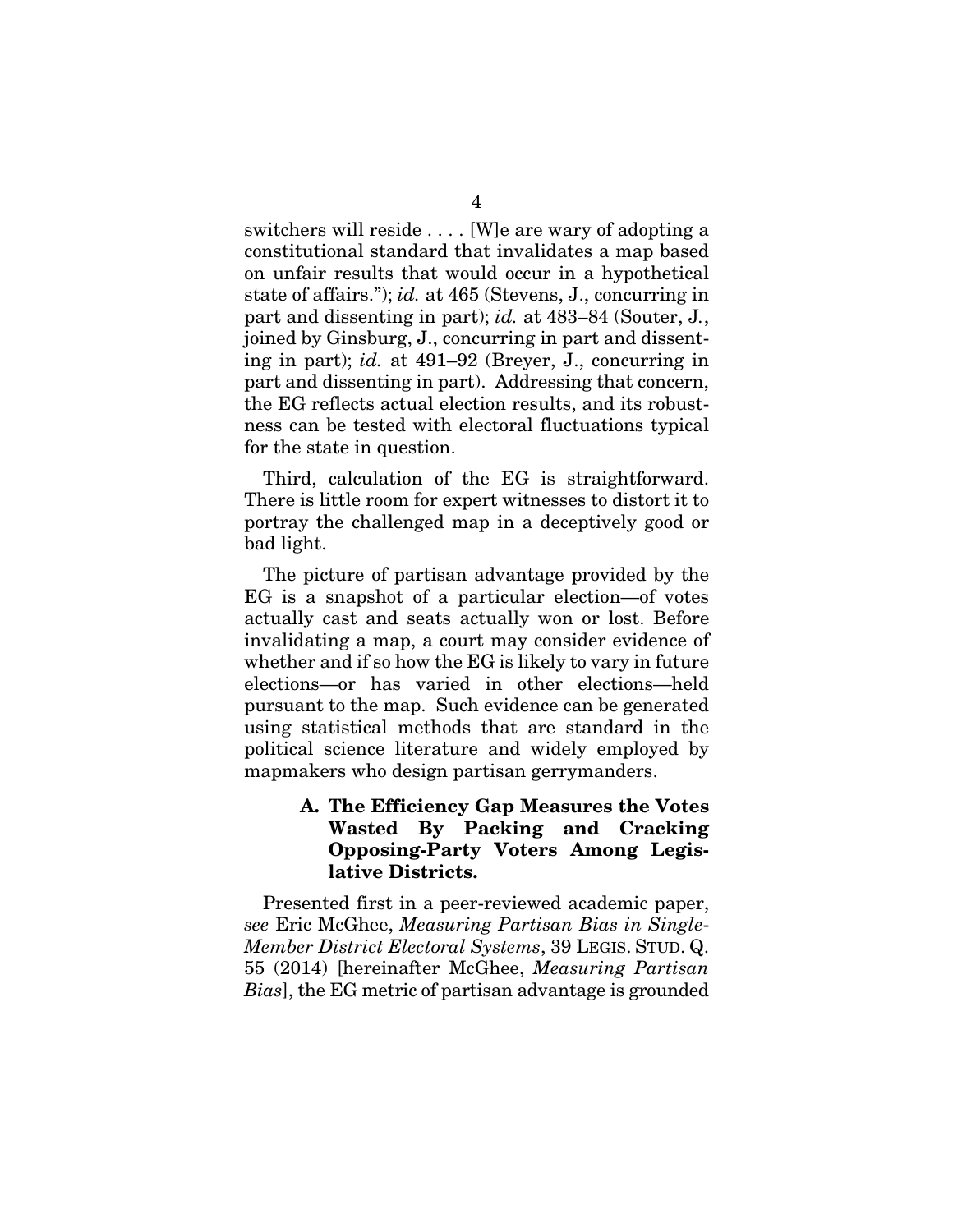in a very simple and familiar idea: A redistricter seeking partisan advantage distributes voters among districts to increase the number of seats his party will obtain for a given share of the popular vote. Because winning more seats is the point of a partisan gerrymander, a measure that purports to quantify the effect of alleged partisan gerrymanders should classify a map as more advantageous to the redistricting party (relative to some other map) if the map would give the redistricting party more seats for the same share of the vote. *Amicus* calls this the "Efficiency Principle." *See* McGhee, *Measuring Partisan Bias*, *supra*, at 61; Eric McGhee, *Measuring Efficiency in Redistricting*, 16 ELECTION L.J. (forthcoming 2017), *available at* https://papers.ssrn.com/sol3/papers.cfm? abstract\_id=3007401 [hereinafter McGhee, Measuring Efficiency in Redistricting].

In developing the EG, McGhee built on observations of this Court and many others concerning the two principal ways by which redistricters may increase the number of seats held by their party without an associated increase in their party's popular vote. One is to "crack" groups of opposing-party voters, spreading them among several legislative districts in which they will be outnumbered by voters of the party drawing the map. The other is to "pack" voters of the opposing party into districts that are already likely to be won by opposing-party candidates, increasing those candidates' vote shares while effectively preventing the opposing party from winning more seats.

Whether packed or cracked, such votes are wasted *because they do not contribute to victories*. McGhee, *Measuring Partisan Bias*, *supra*, at 56–57; McGhee, *Measuring Efficiency in Redistricting*, *supra*, at 2–4. *See also Vieth v. Jubelirer*, 541 U.S. 267, 286 n.7 (2004)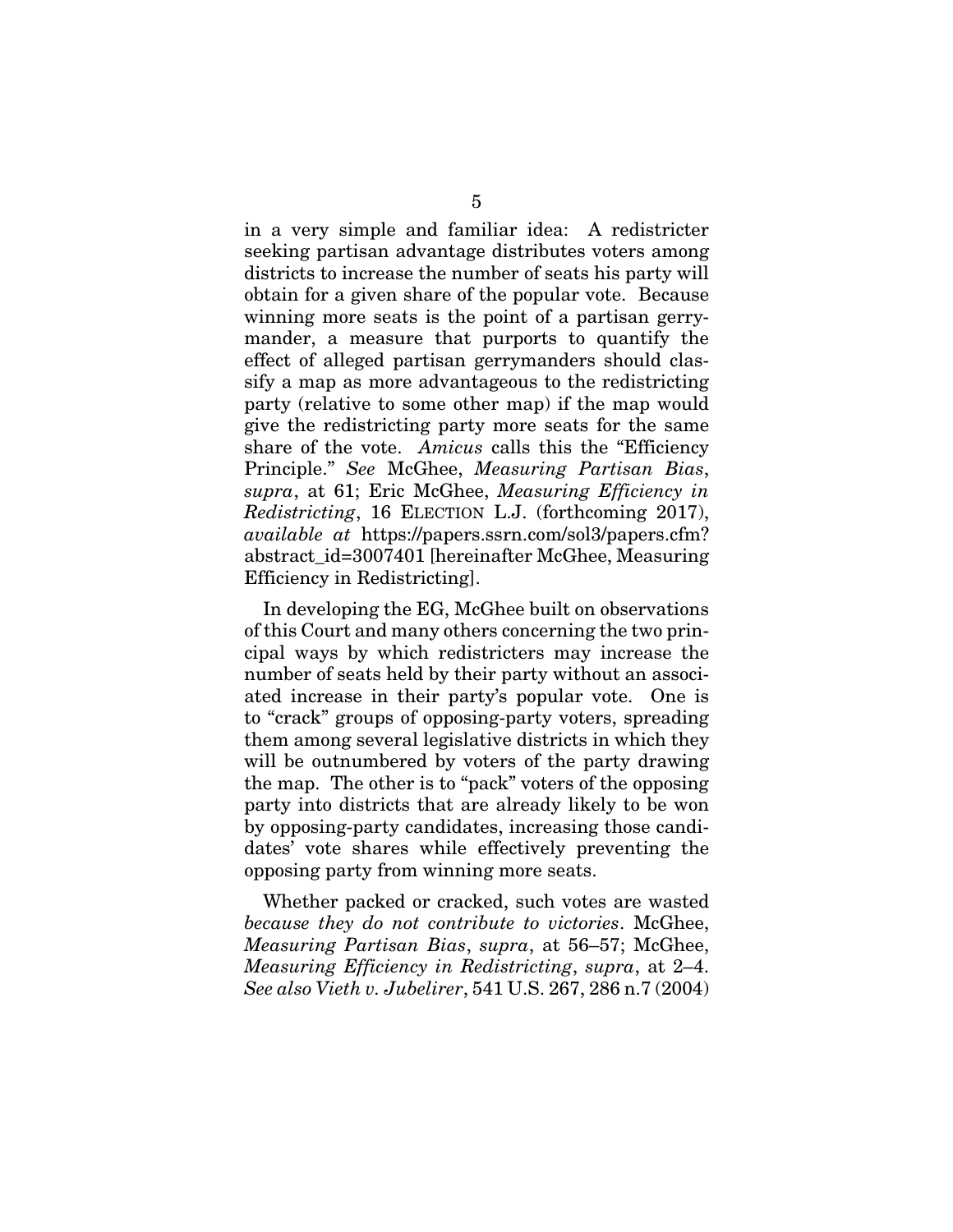(using the terms cracking and packing to characterize partisan gerrymanders); *Davis v. Bandemer*, 478 U.S. 109, 116–17 n.6 (1986) (stacking and cracking). A successful gerrymander will saddle the opposing party with more wasted votes than the mapmakers' party, thereby garnering more legislative seats for the party in control.

The EG quantifies the relative difference in the parties' wasted votes. It sums across all the districts in the map (1) the number of votes cast for each party's losing candidates, and (2) the number of votes cast for each party's winning candidates in excess of the 50% that assures victory.3 The first sum captures gerrymandering by cracking, the second, gerrymandering by packing.

Next, a party's wasted-vote total is subtracted from the other party's wasted-vote total, and the difference is divided by the total number of votes in the election. The result—the EG—is the difference in wasted votes as a percentage of the total vote. Restated in math notation:

 $EG =$  $\sum$ (Party X wasted votes) –  $\sum$ (Party Y wasted votes)  $\sum$ (Party X votes + Party Y votes)

To illustrate, if there are 100,000 voters in a district and 55,000 vote for the Democratic candidate while

 3 Arguably, votes for the winner are not wasted except insofar as the winner's vote share exceeds  $50\% + 1$ , rather than  $50\%$ . This minor modification of the formula is inconsequential for realworld maps of legislative districts, with tens of thousands of voters per district. Either version of the formula satisfies the Efficiency Principle. *See generally* McGhee, *Measuring Efficiency in Redistricting*, *supra*.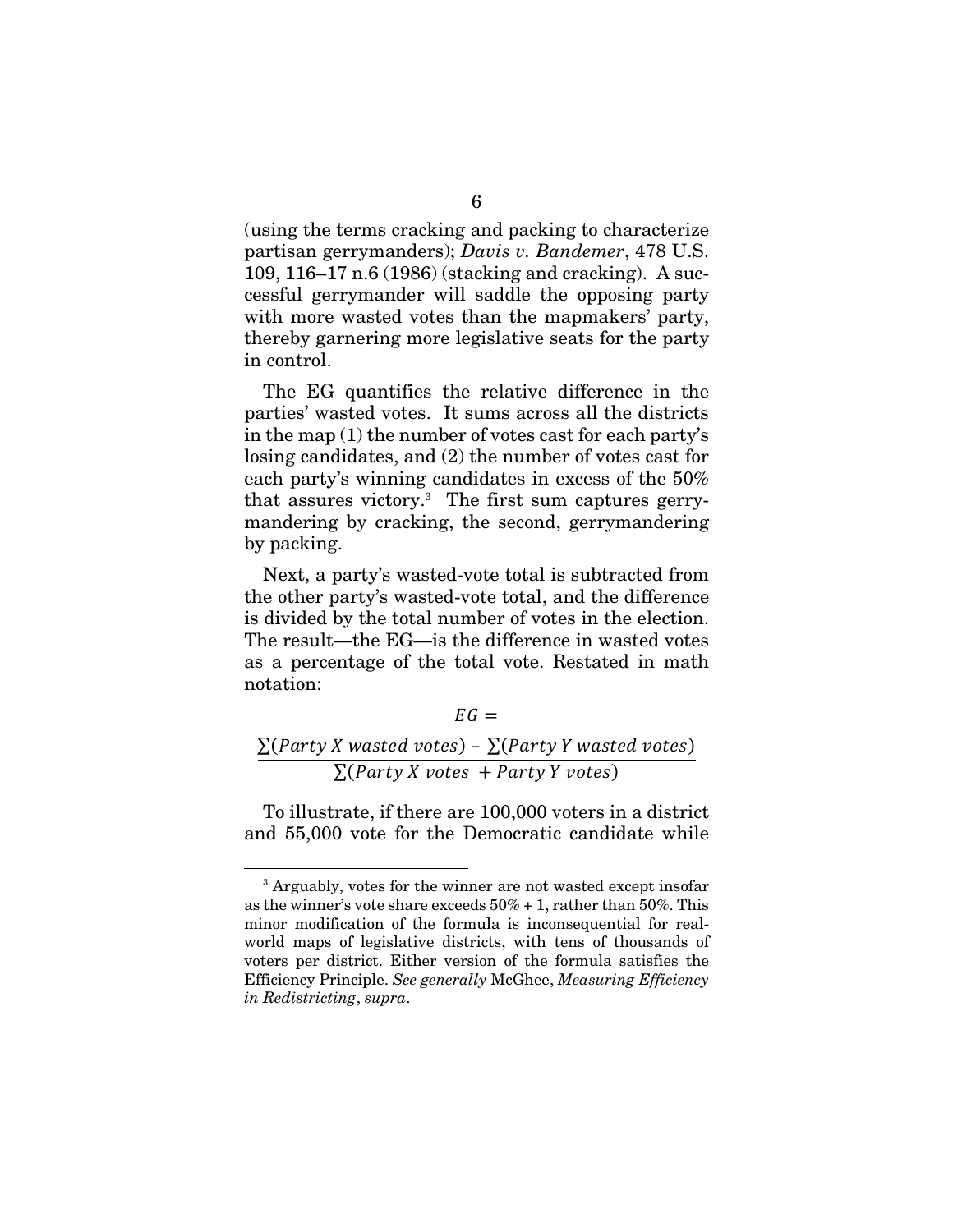45,000 back the Republican, the outcome of the race contributes 45,000 wasted votes to the Republican sum, 5,000 wasted votes (55,000-50,000) to the Democratic sum, and 100,000 votes to the denominator.

The EG can be calculated from the perspective of either party, i.e., with "Democrats" or "Republicans" as Party X in the above expression. When lawyers and commentators talk about whether the EG is "large" or "small," they are referring to the absolute value of the EG. Because such discussions about size are always about the absolute value of the EG, it does not matter which party's wasted vote total is used as the first term or the second term in the numerator of the EG.

As a sum across districts, the EG quantifies the *total or aggregate* partisan advantage conferred by a map of legislative districts, rather than how much a *particular district* benefits either party. To crack and to pack is to shift voters *among* districts; accordingly, any measure of the effect of a partisan gerrymander must account for the distribution of voters *among*  districts, not simply the characteristics of a single district viewed in isolation. In layman's terms, the EG is simply the net impact of packing and cracking across all the districts in a map.

## B. The Efficiency Gap's Implementation of the Concept of "Partisan Symmetry" Is Historically Grounded and Does Not Depend on Implausible Hypotheticals.

There is an important relationship between the EG and the concept of partisan symmetry. Long used by political scientists to define fairness in two-party systems, the concept of partisan symmetry was addressed by the Justices of this Court in *LULAC*. The EG employs the idea of partisan symmetry in a tractable,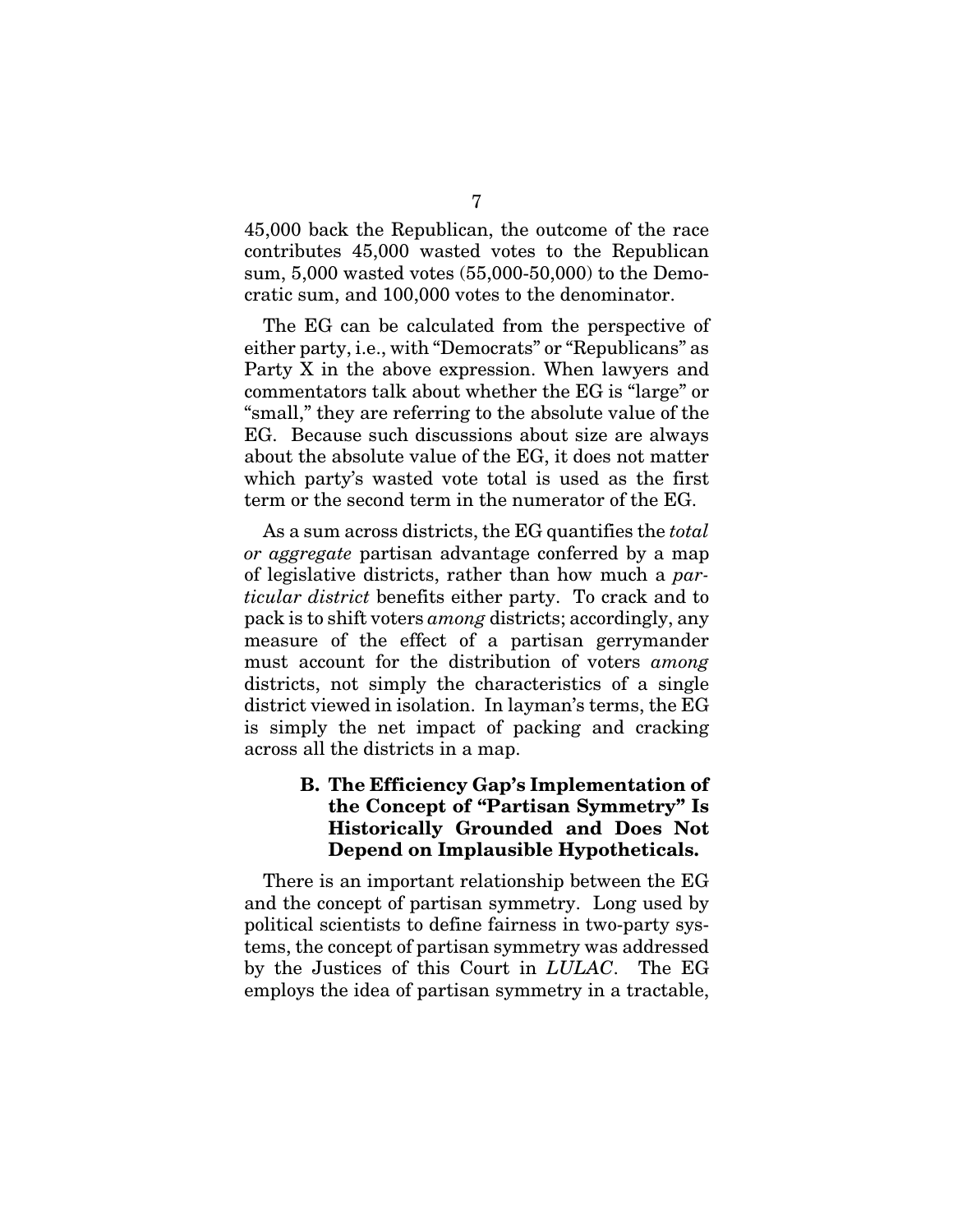historically grounded manner that responds specifically to Justice Kennedy's critique in *LULAC* of the then-available symmetry metric.

A map of legislative districts is considered symmetric, as political scientists use the term, if it is expected to reward each party with the same share of seats for a given share of the two-party popular vote. Symmetry so defined is indifferent to what political scientists call *responsiveness*, that is, to the rate at which seats switch hands as the parties' vote shares shift. Any level of responsiveness is compatible with symmetry, as symmetry merely means (1) that each party enjoys the same seat share for a given vote margin above 50%, and (2) that each party obtains 50% of the seats if both parties get 50% of the vote.

To identify the expected or usual relationship between votes and seats under a particular map of legislative districts, analysts will often shift (hypothetically) a party's vote share in every seat up or down by the same amount and record the party's new seat share given this shift. If this exercise is repeated for all possible vote shares, the hypothetical vote shares and seat shares can be plotted against each other in a "votes-toseats" curve. (*See* Part III, *infra*, for illustrations.) The votes-to-seats curve is a useful tool for understanding how a redistricting plan is likely to drive results under circumstances that have not occurred.

However, while this votes-to-seats curve is useful for thinking about symmetry in the abstract, no political party will ever experience the full range of vote shares from 0 to 100 percent, in a given state and over the lifetime of a given map. The votes-to-seats curve is empirically grounded only *for vote shares within the*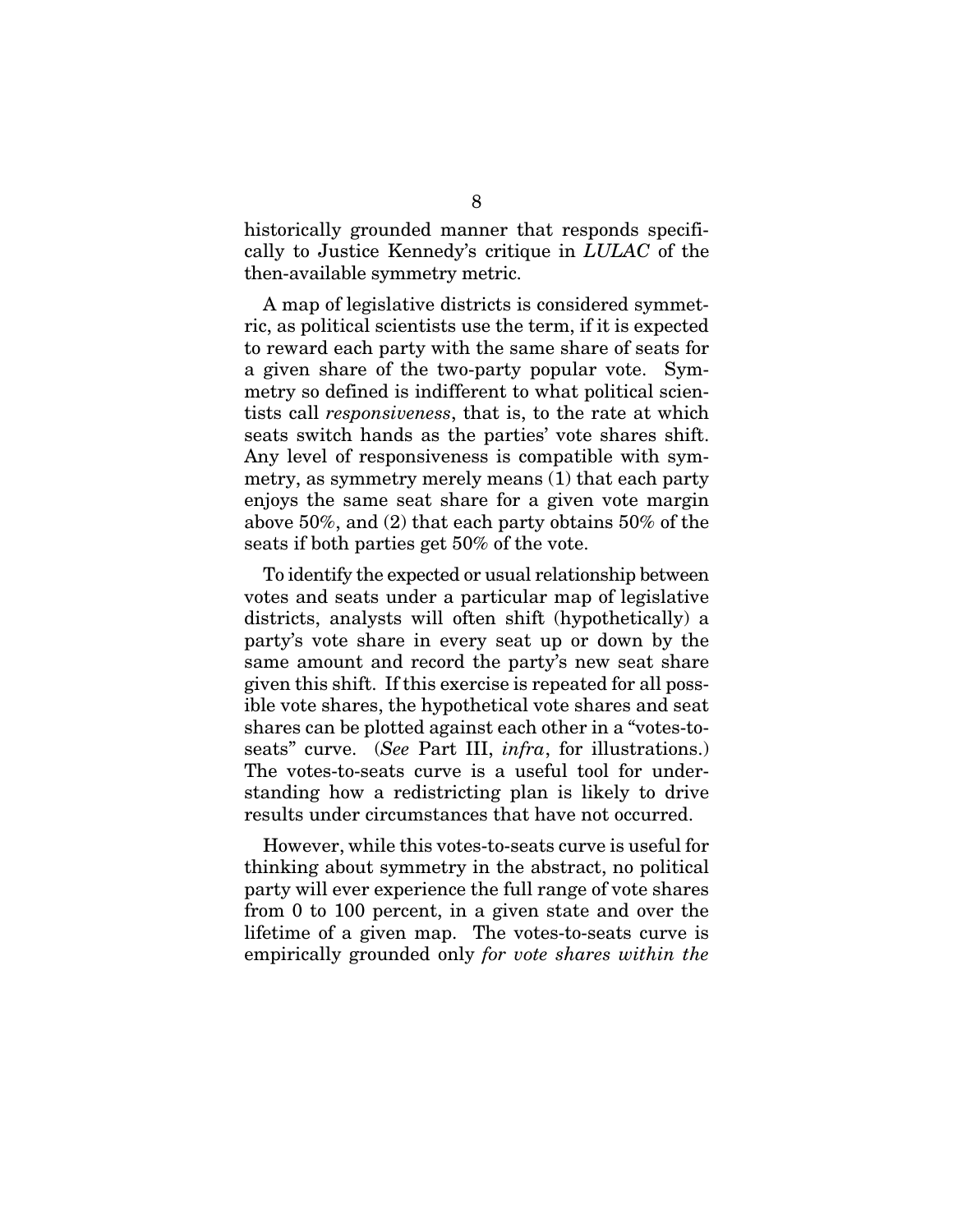## *recent range of variation in actual vote shares in the state*.

Recognizing as much, analysts do not usually quantify the curve's asymmetry over the full span from a vote-share of 0% to a vote share of 100%. Instead, they focus on the most normatively significant point a vote share of 50%—and estimate the seat shares that each party would likely receive when they earn the same share of the statewide vote. The difference between either party's seat share and 50% at this point is called "partisan bias" or "Gelman-King bias." *See*, *e.g.*, Andrew Gelman & Gary King, *A Unified Method of Evaluating Electoral Systems and Redistricting Plans*, 38 AM. J. POL. SCI. 514, 536 (1994). Gelman-King bias was briefed in *LULAC*. *See* Brief of *Amici Curiae* Professors Gary King et al., in Support of Neither Party 14–15, *LULAC*, 548 U.S. 399 (No 05- 204), 2006 WL 53994 (suggesting legal standard based on estimated seat-share difference at 50% vote share).

Yet the Gelman-King measure may still depend on hypothetical electoral scenarios with little basis in real-world voting patterns. For example, in a state where Republicans regularly win about 65% of the two-party vote in state legislative elections, Gelman-King bias requires a prediction about the number of seats that Democrats would carry if the parties' vote shares were significantly different from the actual balance of party voter percentages—e.g., if each party won 50% of the vote. Such dramatic, short-term partisan reversals are fanciful. They exist only in imagined realms of unheard-of calamity or radically overhauled party platforms and leadership. It's anyone's guess *which* voters would switch sides in these scenarios. Yet without predictions about the geographic distribution of vote-switchers, there's no way to predict how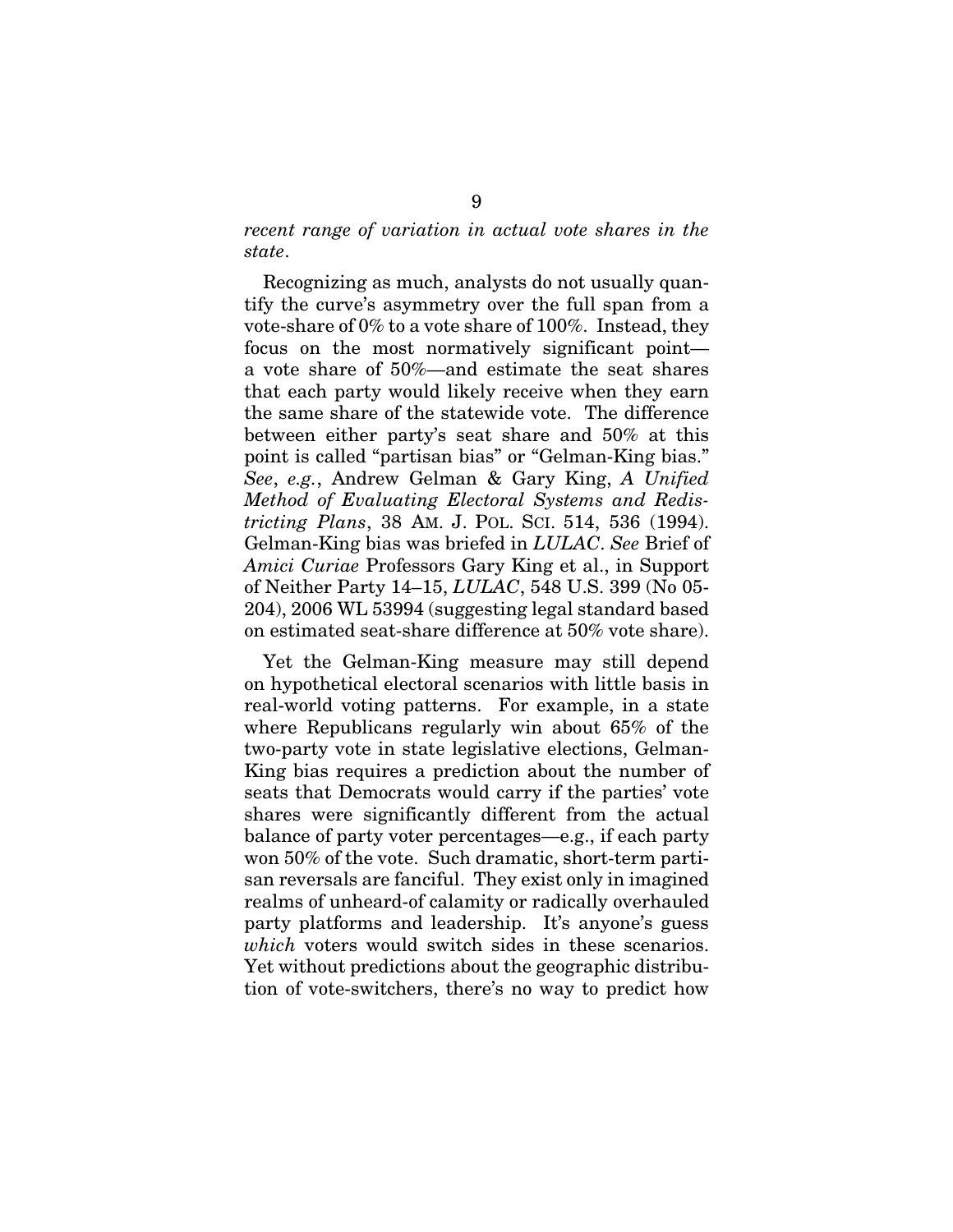many seats would be won by each party in the counterfactual election. *See LULAC*, 548 U.S. at 419–20 (Kennedy, J*.* articulating such concerns).

Acknowledging the force of these objections, proponents of the Gelman-King measure have confirmed that it should only be used in competitive states, i.e., where each major party usually receives close to 50% of the two-party vote. *See* Bernard Grofman & Gary King, *The Future of Partisan Symmetry as a Judicial Test for Partisan Gerrymandering after* LULAC v. Perry, 6 ELECTION L.J. 2, 31 (2007); Andrew Gelman & Gary King, *Enhancing Democracy Through Legislative Redistricting*, 88 AM.POL.SCI. REV. 541, 545 (1994). But this limitation puts courts in the awkward position of making case-by-case determinations of whether a state is sufficiently competitive for the metric of partisan advantage to be used.

The EG offers a ready solution to this problem. It is a version of symmetry that uses actual election outcomes—the votes actually cast and the seats actually won in any state. It does not depend on fanciful hypotheticals at all.4 Simple algebra establishes that an EG of zero will be observed if and only if the parties' vote shares and seat shares in an election correspond to a point on the line which passes through the 50% vote, 50% seats point and has a slope of 2. *See* McGhee, *Measuring Partisan Bias*, *supra*, at 79–80. This line is symmetrical with 2:1 responsiveness, meaning that for every 1% increase in a party's vote share above

<sup>4</sup> Analysts do consider hypotheticals when investigating the durability of the observed EG, and in districts where seats are uncontested. But these inquiries are grounded in the observed range of variation in the state, in contrast to the counterfactuals sometimes required to calculate Gelman-King bias. *See infra* Part I.D.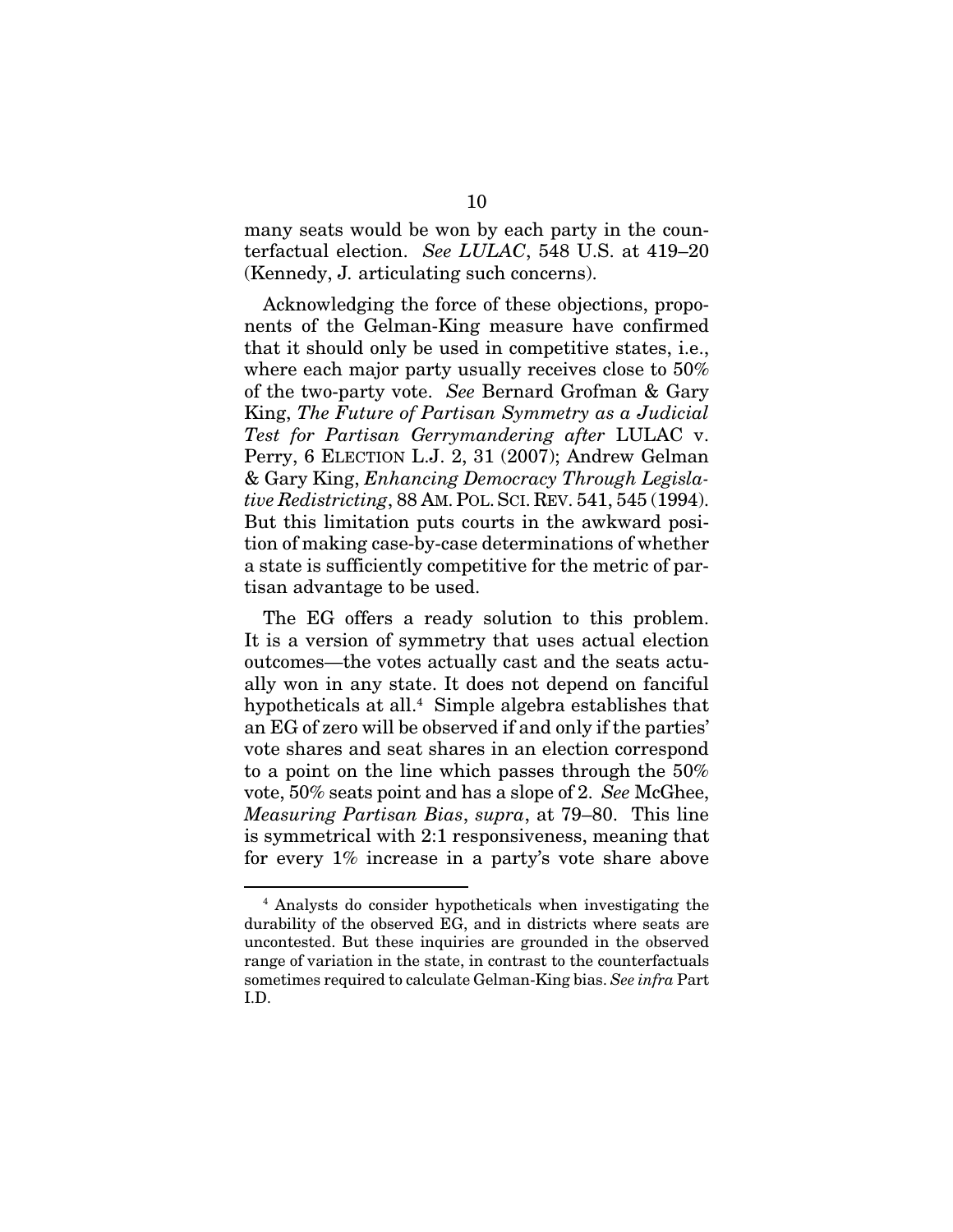50%, that party secures an additional 2% of the legislative seats. Thus, *an EG of zero means that the election results accord with partisan symmetry*—without requiring estimation of a hypothetical votes-to-seats curve.

Two-to-one responsiveness is not a strange anomaly. The existence of a "winner's bonus" is a well-known feature of single-member district, plurality-winner electoral systems. *See*, *e.g.*, Grofman & King, *supra*, at 9; *Vieth*, 541 U.S. at 357–58 (Breyer, J., dissenting). The 2:1 relationship reflected in an EG of zero is a particularly helpful guidepost because it corresponds to the *actual historical relationship between votes and seats in American elections* in the one person, one vote era.

To assess this relationship, plaintiffs' expert Simon Jackman, then a tenured professor at Stanford University,<sup>5</sup> analyzed the canonical dataset<sup>6</sup> of postmalapportionment redistricting maps, compiled by experts and covering nearly all states from 1972 to the present. *See* Simon Jackman, *Assessing the Current Wisconsin State Legislative Districting Plan*, *Whitford v. Gill*, No. 15-cv-421-bbc (W.D. Wis. Nov. 21, 2016) [hereinafter Jackman Wisconsin Report] at 33 fig. 11. He calculated vote and seat shares for every election held under each map, and the results cluster neatly around the votes-to-seats curve implied by an EG of zero. There are some outliers, but for the most part, the historical practice of districting in the United States has produced roughly symmetric maps with

<sup>5</sup> Jackman is now CEO of the United States Studies Centre at the University of Sydney, in his home country of Australia.

<sup>6</sup> State Legislative Election Returns (1967–2010), Inter-University Consortium for Political and Social Research, *available at* http://www.icpsr.umich.edu/icpsrweb/ICPSR/studies/34297, Study No. 34297.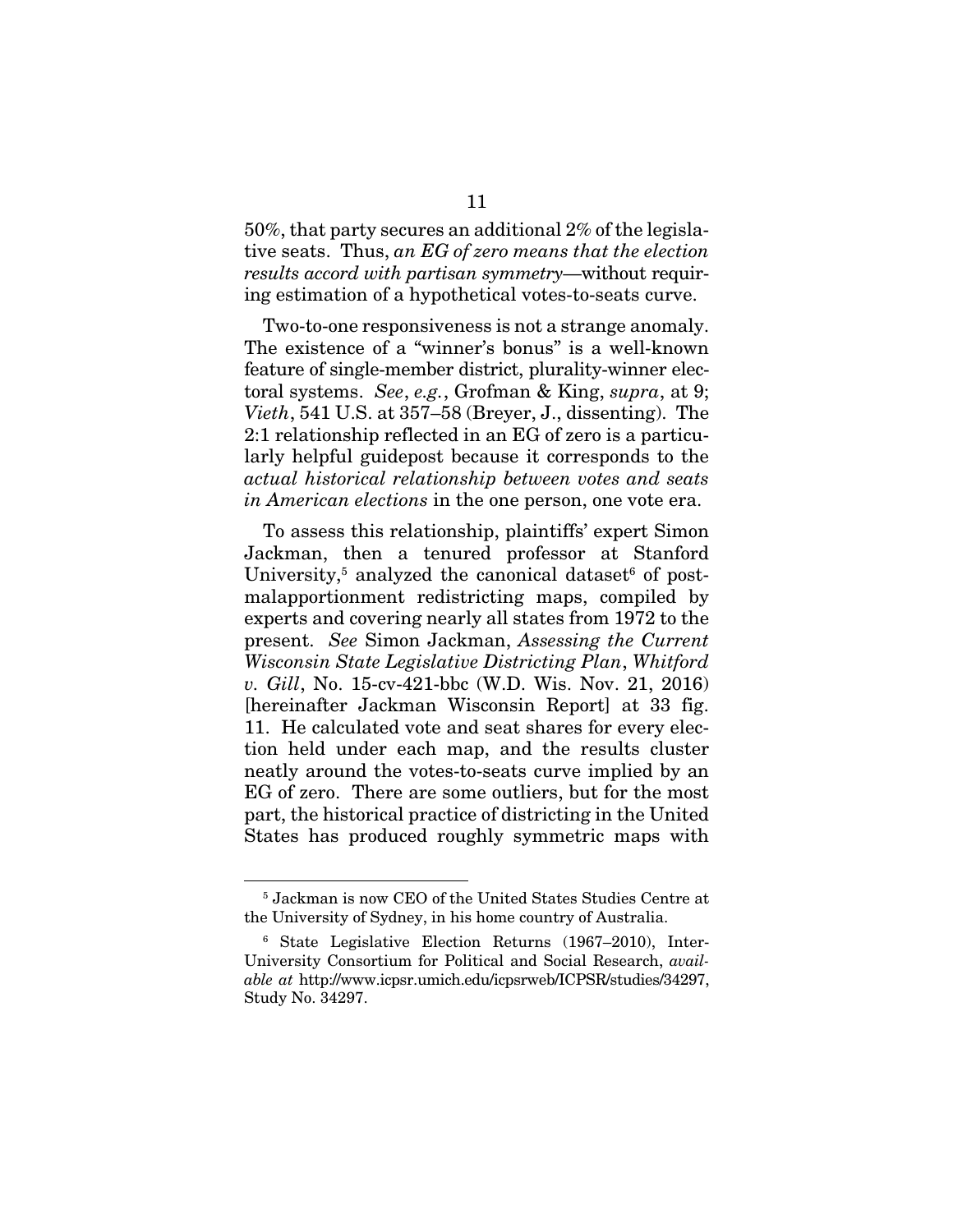## 2:1 responsiveness. This finding is uncontested. *See Whitford v. Gill*, 218 F.Supp.3d 837, 904 (2016).

In *Vieth*, 541 U.S. 267, Justice Kennedy posited that litigants might in a future partisan gerrymandering case uncover "historical guidance" that would shed light on appropriate standards. *Id.* at 308–09 (Kennedy, J., concurring in judgment). He also noted that "new technologies may produce new methods of analysis that make more evident the precise nature of the burdens gerrymanders impose on the representational rights of voters and parties." *Id.* at 312–13. The record in this case bears out Justice Kennedy's hope. The plaintiffs relied on a new technology (the EG metric), and they developed a record that is based on the actual history of United States elections. This history shows that the EG is grounded in a well-rooted (though previously unarticulated) tradition concerning the relationship between a major party's support in the electorate and its share of seats in the legislature.

## C. The Efficiency Gap Is Calculated Using Familiar Concepts, Methods, and Data Sources, and Is Not Easily Manipulated.

The reliability of the EG as a measure of partisan advantage is further indicated by the lack of disagreement among expert witnesses as to its calculation. In the present case, defendants' experts did not challenge the EG calculations at all. In the North Carolina case, *League of Women Voters of North Carolina v. Rucho*, No. 1:16-CV-1026, 2017 WL 876307 (M.D.N.C. 2017), defendants' expert was able to show EG results quite different than the plaintiffs'—but only by erroneously defining the EG as the deviation from proportional representation. *See* Simon Jackman, Rebuttal Report, *League of Women Voters of North Carolina v. Rucho*,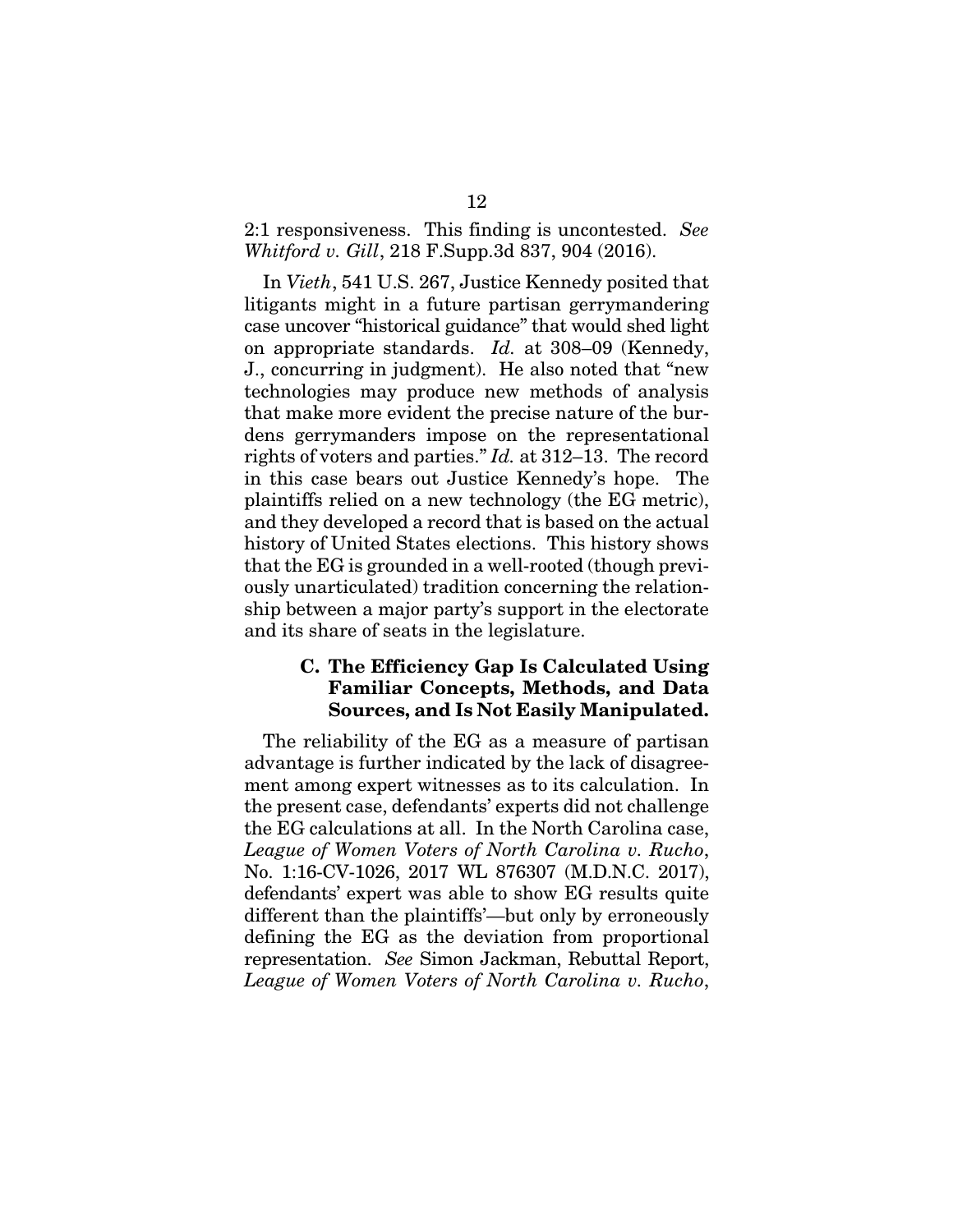No. 1:16-CV-1026 (M.D.N.C. 2017) at 9–10 [hereinafter Jackman, *Rucho*, Rebuttal Report] (showing convergence of defense-side and plaintiff-side calculations upon correction of this definitional error).

It is true that calculation of the EG is not entirely mechanical, but expert witnesses have very limited discretion. Discretion may enter at two points. First, for ease of computation and because of data limitations, experts sometimes use a simplified approximation of the full EG formula; the simplified version is only exactly correct if the number of votes is constant across districts and no one votes for third-party or independent candidates.7 But because the number of voters does not vary greatly across districts, and because minor party and independent candidates rarely garner many votes, the simplified EG is extremely highly correlated with the "full" version. *See* McGhee, *Measuring Efficiency in Redistricting*, *supra*, at 40– 43.8 As a defense expert stated in this case, the simplified method provides "'an appropriate and useful summary.'" *Whitford*, 218 F.Supp.3d at 907.

<sup>&</sup>lt;sup>7</sup> The simplified formula is:  $EG \approx (Party X Seat Margin) - 2$ <sup>\*</sup> (*Party X Vote Margin*). The seat margin is the party's percentage of legislative seats, minus 50%; the vote margin is the party's percentage of the total statewide vote in legislative elections, minus 50%. *See* McGhee, *Measuring Partisan Bias*, *supra*.

<sup>8</sup> *Amicus* has developed a slightly revised version of the formula that is more appropriate when turnout deviations are significant. In this version the baseline 2-to-1 seats-to-votes ratio is maintained and the substantive implications of the measure are very similar. As noted, for American elections generally and the Wisconsin plan in particular, all versions of the EG are highly correlated with each other. *See* McGhee, *Measuring Efficiency in Redistricting*, *supra*.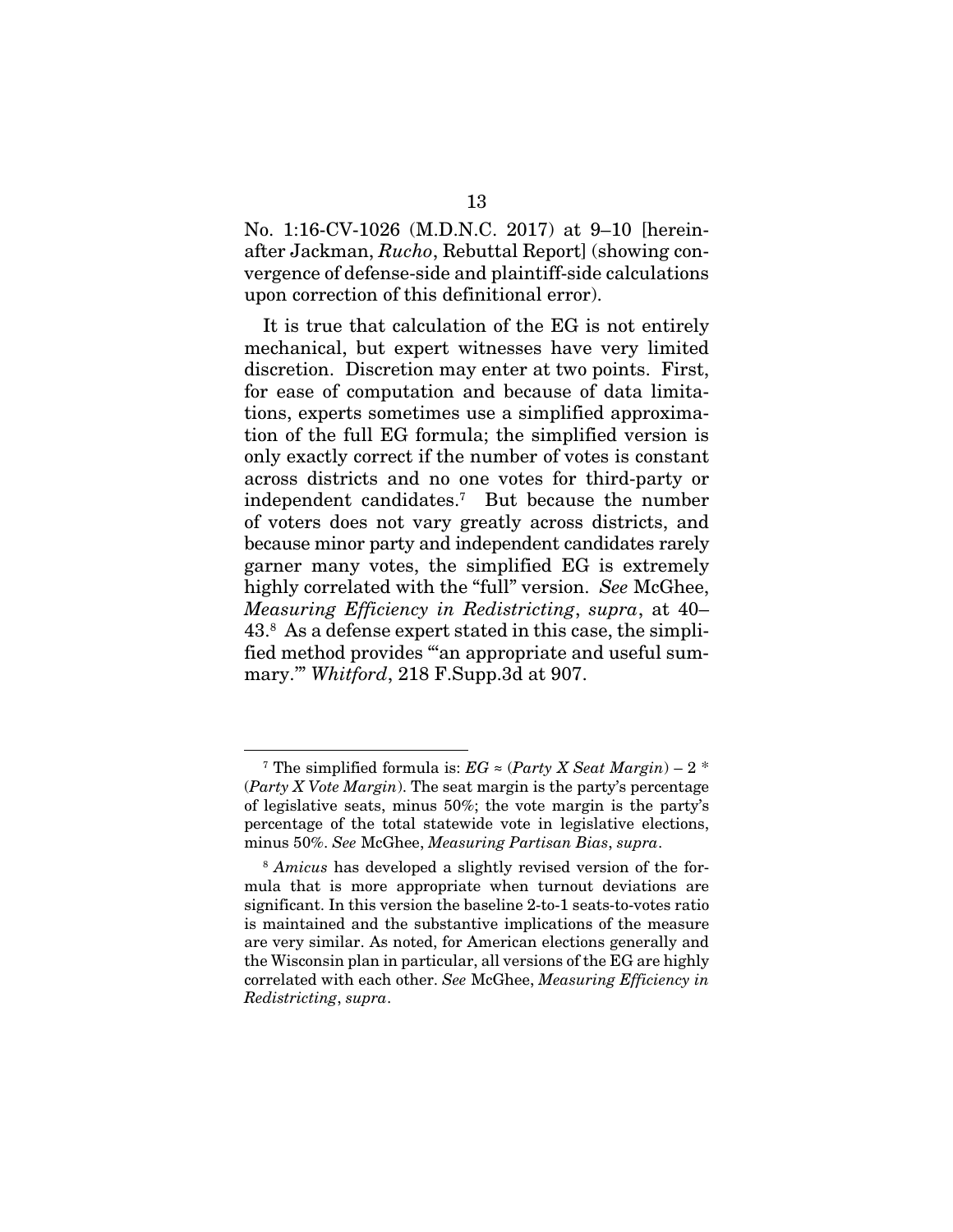Second, it is best practice to calculate the EG using "imputations" for the two-party vote in uncontested seats, and different experts may use slightly different imputation methods. *See generally* Nicholas Stephanopoulos & Eric McGhee, *Partisan Gerrymandering and the Efficiency Gap*, 82 U. CHI. L. REV. 831, 850– 53 (2015); McGhee, *Measuring Partisan Bias*, *supra*. 9 The imputed two-party vote for a district represents the expected vote if the seat had been contested. In theory, one could compute the EG using actual vote totals in districts where the incumbent went unchallenged. But that would be tantamount to saying that supporters of the out-of-power party who have been "cracked" into districts held by strong, unchallenged incumbents of the gerrymandering party were not in fact rendered impotent—even though a protest, writein vote would have been pointless, and even though their vote would have been tabulated as wasted if a challenger had run and lost. Imputation allows the EG to account for votes that probably would have been wasted had a challenger run.

The imputed vote for a legislative district is based on the actually observed relationship in a state between the district-level vote shares of partisan candidates in statewide elections and the vote shares of legislative candidates running to represent the district. The associated methods are standard in the statistical literature,10 and generally accepted methods

<sup>9</sup> Imputation is also used when computing other measures of partisan bias. *See, e.g*., Andrew Gelman & Gary King, *A Unified Method of Evaluating Electoral Systems and Redistricting Plans*, 38 AM. J. POL. SCI. 514, 549–50 (1994).

<sup>10</sup> *See generally* RODERICK J. A. LITTLE & DONALD B. RUBIN, STATISTICAL ANALYSIS WITH MISSING DATA (2d ed. 2014); Eric McGhee, Memo to the Indiana Legislature on Efficiency Gap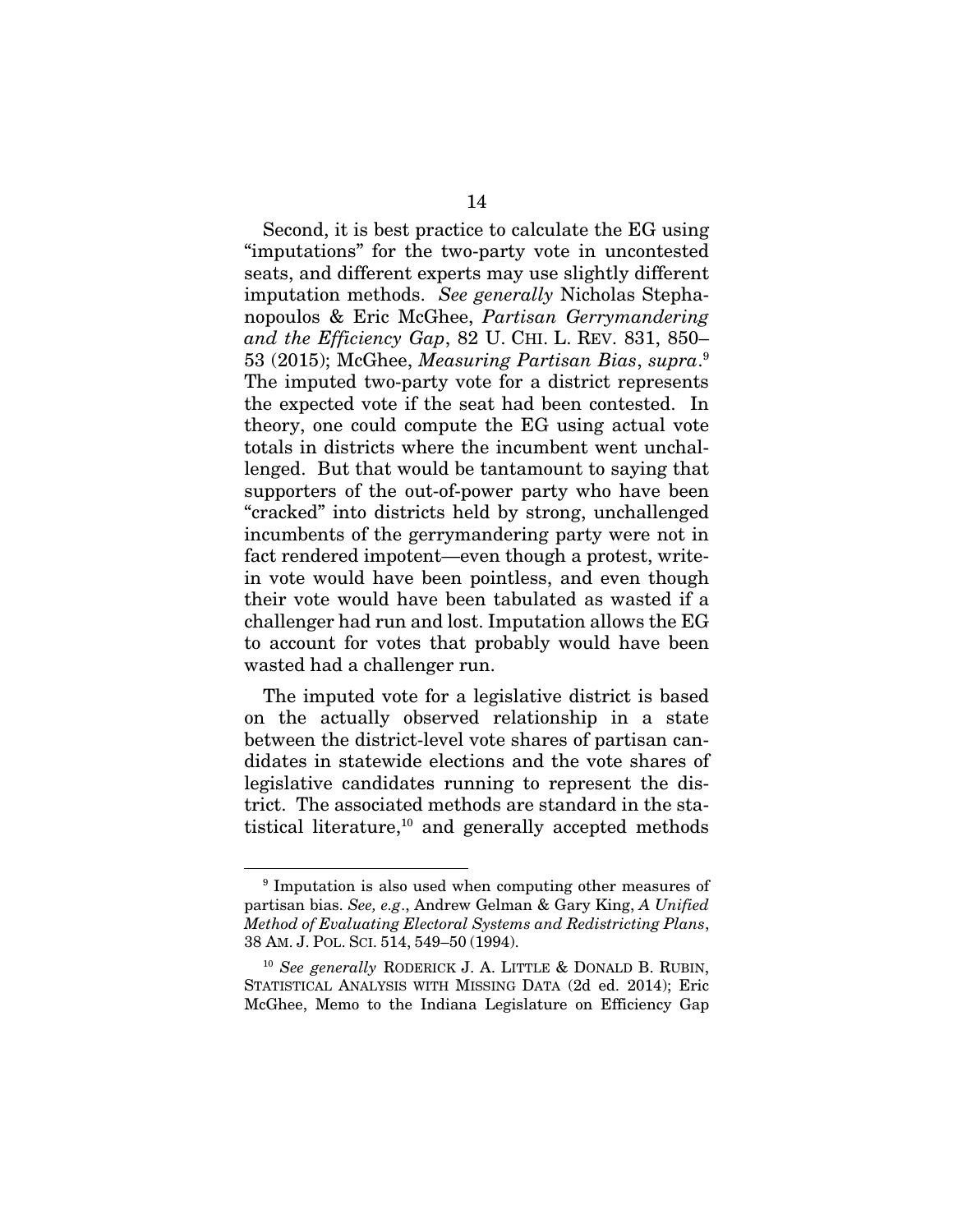yield very similar EG estimates. *See*, *e.g.*, Jackman, *Rucho*, Rebuttal Report, *supra*, at 9–10 (showing convergence of EG calculations by different experts); *id.* at 16–17 (reporting 98% correlation between EGs calculated using different imputation approaches). Notably, none of the defense-side experts in this or the North Carolina case where the EG was offered questioned the imputations.

#### D. Because the EG Provides a Snapshot Picture of Relative Wasted Votes, Assessments of Partisan Fairness Benefit From Further Analysis.

The EG is calculated using actual outcomes in a given election. The number of votes deemed wasted for each party in a district depends on which candidate actually won that seat, and, save for uncontested seats, on the actual number of votes cast for each party's candidate in that district.<sup>11</sup> The EG thus provides an election-specific "snapshot" picture of relative wasted votes. This snapshot helps to establish that the "feared inequality" is not "hypothetical," *see LULAC*, 548 U.S. at 420 (plurality opinion of Kennedy, J.), but before invalidating a map, courts should determine from the evidence whether a large observed EG is likely to persist. *See Whitford*, 218 F.Supp.3d at 898–910; Stephanopoulos & McGhee, *supra*, at 887–90. If a large EG was simply the result of one party having a

Imputations, Aug. 5, 2016, *available at* https://papers.ssrn.com/ sol3/papers.cfm?abstract\_id=3007178.

<sup>&</sup>lt;sup>11</sup> Even when the "simplified" method is used, the EG relies on actual election results; the simplified method just uses statewide totals (seat margin, and legislative vote margin) rather than summing wasted votes on a seat-by-seat basis. *See supra* Part I.C.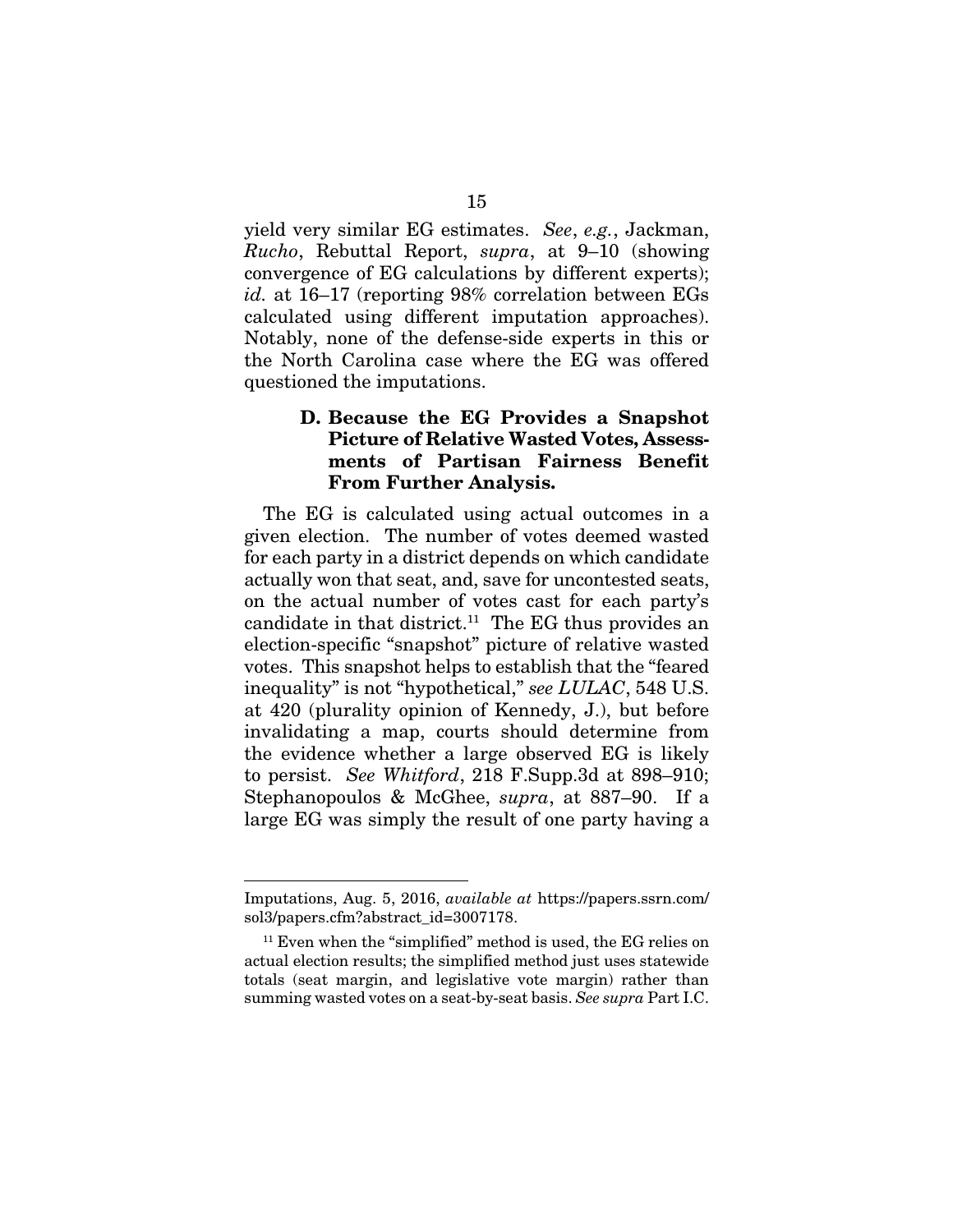good year and sweeping all the competitive districts, there would be no reason for a court to step in.

To gauge persistence of partisan advantage, expert witnesses perform *sensitivity tests*. 12 (Gerrymanderers  $\alpha$  too.<sup>13</sup>) A sensitivity test is a statistical projection of potential future election results, grounded in the historically observed range of variation in elections in the state. Professor Jackman's sensitivity tests below indicated, and the district court found, that the pro-Republican EG in the Wisconsin map was very likely to persist throughout the decennial period. *Whitford*, 218 F.Supp.3d at 905–06. This finding is hardly a surprise, given that sensitivity tests conducted by the expert whom the Wisconsin redistricters hired to evaluate potential maps reached the same conclusion. *See id.* at 857–58.

Judicial inquiries into partisan fairness might also consider the *expected EG*: the EG as the map-maker sees it, with an eye to the future but without knowing which election years will be banner years for each party, which incumbents will die or retire, and which seats will be contested by strong challengers. The expected EG is simply the predicted EG under a range of electoral scenarios, weighted by the likelihood of those scenarios.14 Calculating the expected EG is just

<sup>14</sup> Because the expected EG accounts for the range of electoral scenarios, it won't be thrown off by the idiosyncrasies of any given election, such as which candidates opted to run, what strategies

 $12$  The district court used the term "swing analysis" to describe sensitivity tests. *See Whitford v. Gill*, 218 F.Supp.3d 837, 899– 905 (2016).

<sup>&</sup>lt;sup>13</sup> An expert hired by the firm that designed the map at issue in this case carefully investigated how proposed plans would likely "perform" for the Republican Party under a range of voteshare scenarios. *See Whitford*, 218 F.Supp.3d at 857–58.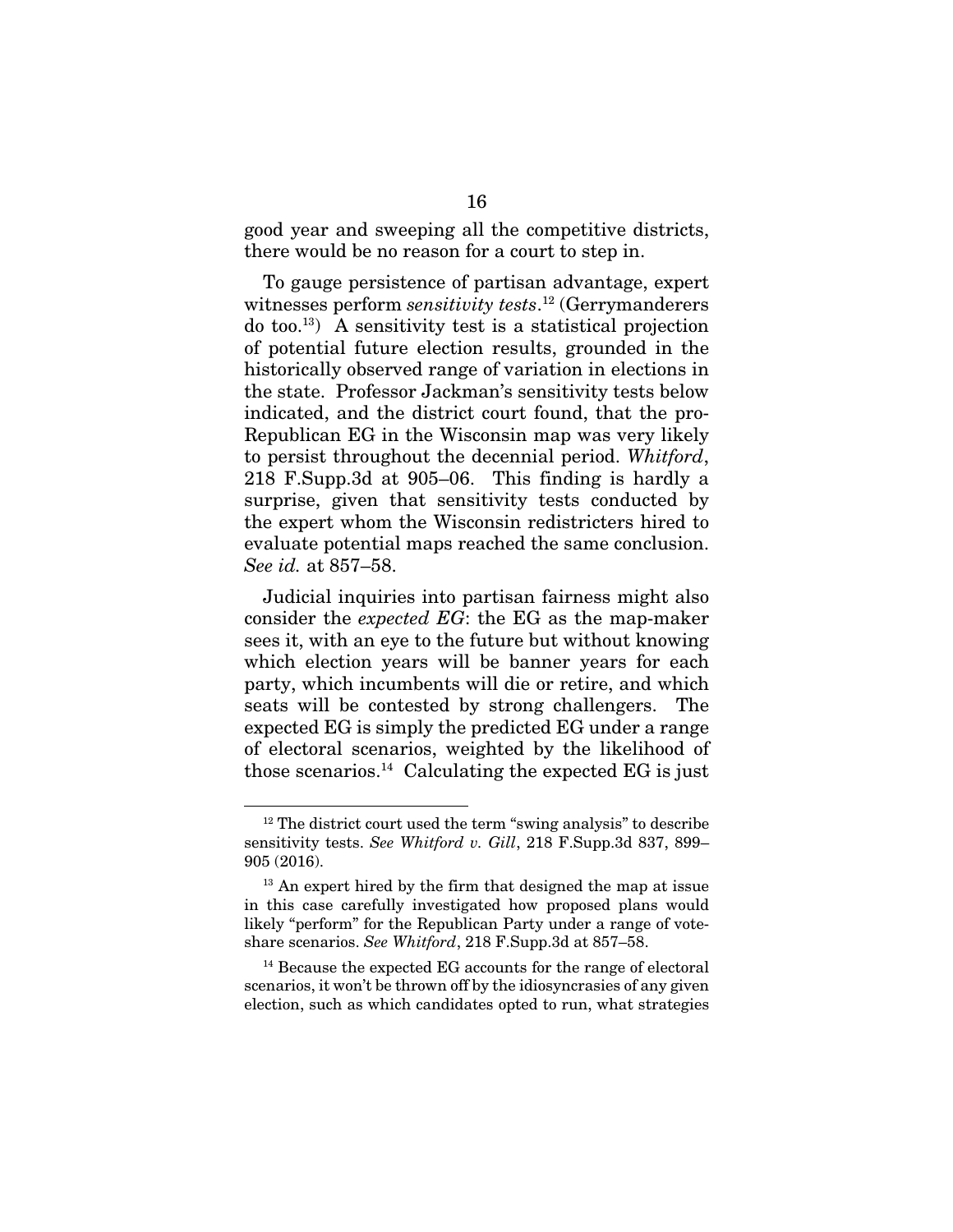like calculating the realized EG, except that the twoparty vote is imputed for *every* seat, not just the uncontested ones.15 This kind of analysis is common for those who draw gerrymandered maps.16

The expected EG measures the *opportunity* to secure representation under a given map (i.e., the field on which the political parties do battle), whereas the realized EG measures *outcomes* (i.e., the results of the battle—votes cast and seats won or lost). Though *amicus* takes no position on whether the expected EG should be used in a given case, he observes that in related contexts, courts have often favored such opportunity-based standards. *See*, *e.g.*, *Johnson v. De Grandy*, 512 U.S. 997, 1013–14 & n.10 (1994) (distinguishing opportunity and outcome standards for votedilution claims under the Voting Rights Act, and expressly rejecting the latter); *Frank v. Walker*, 768 F.3d 744, 748–49, 752–54 (7th Cir. 2014) (Easterbook, J.) (defending opportunity-not-outcome standards for "vote denial" cases under the Equal Protection Clause and the Voting Rights Act).

they pursued, and the ups and downs of presidential and gubernatorial approval ratings.

<sup>&</sup>lt;sup>15</sup> The expected EG was calculated for a pending case in North Carolina, which was brought before any elections had been held under the map at issue. The forecasts used in pre-election calculations proved to be extremely accurate. *See* Simon Jackman, *Rucho*, Rebuttal Report, *League of Women Voters of North Carolina v. Rucho*, No. 1:16-CV-1026 (M.D.N.C. 2017) at 16 [hereinafter Jackman, *Rucho*, Rebuttal Report] ("[T]he efficiency gap predicted . . . for an electoral environment like that of 2016 was accurate to within a percentage point.").

<sup>16</sup> *See supra* note 9.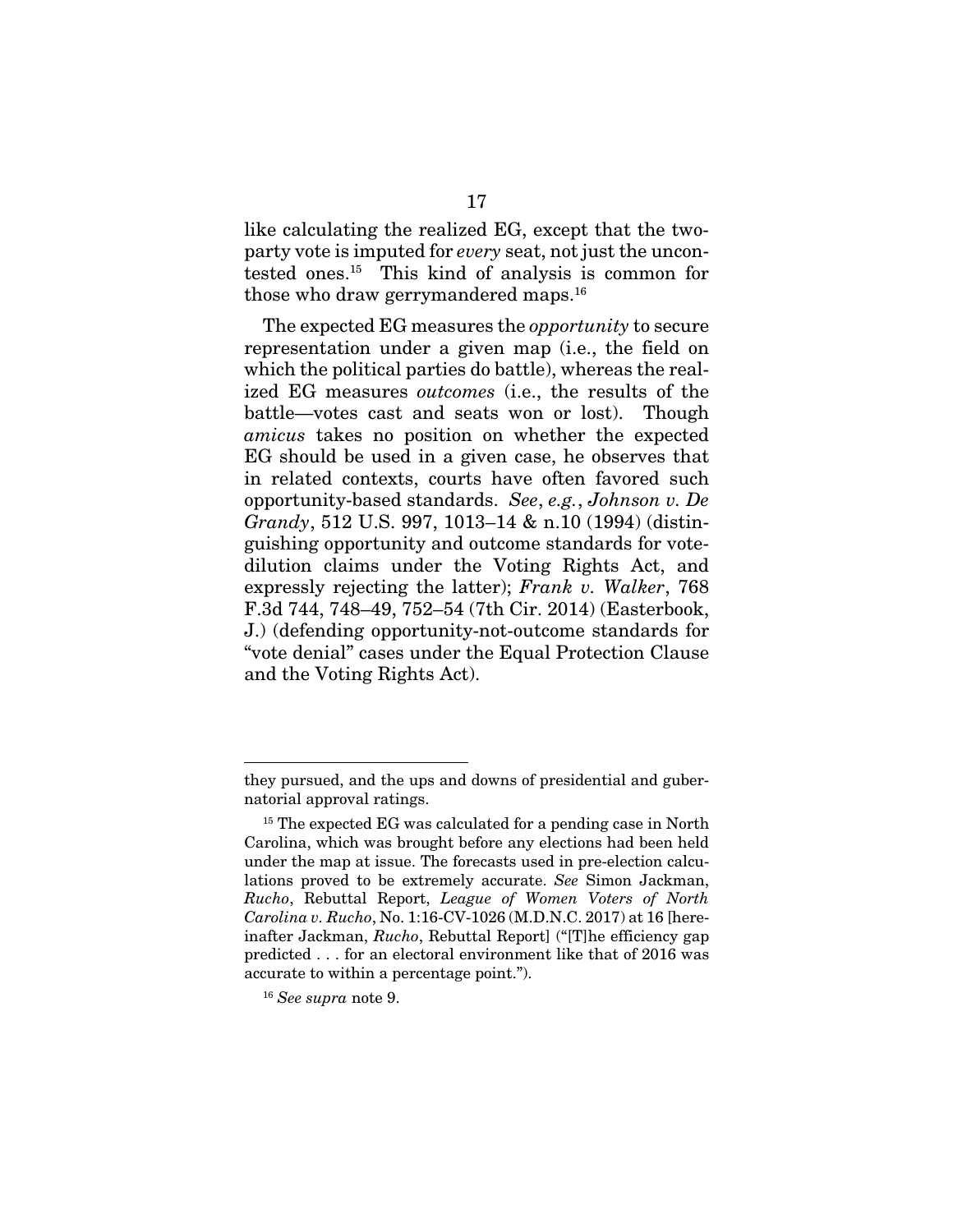## II. THE OBJECTIONS TO THE EFFICIENCY GAP AS A MEASURE OF PARTISAN ADVANTAGE ARE EASILY MET.

It has been said that the EG rests on a mistaken conception of wasted votes; that it is excessively or misleadingly volatile; that it fails to account for democratic values other than partisan symmetry; that it is "biased" toward the Democratic Party; and that it requires proportional representation. These objections are easily met.

#### A. The Efficiency Gap Does Not Rest on a Mistaken Conception of Wasted Votes.

Some critics maintain that no summary measure of wasted votes should be used to gauge the effect of a partisan gerrymander because all votes have *some potential* to affect the representative's behavior. Because of this, the critics say, there simply is no identifiable class of "wasted" votes. *See* Brief for Appellants at 49–50, *Whitford v. Gill*, 218 F.Supp.3d 837 (2016) [hereinafter Appellants' Brief]; Brief of *Amici Curiae* Wisconsin State Senate and Wisconsin State Assembly in Support of Appellants 18–19, *Whitford v. Gill*, 218 F.Supp.3d 837 (2016) (No. 16-1161), 2017 WL 1506064. Other critics accept the idea of tabulating wasted votes, but argue that the EG equation uses an incorrect definition or standard to summarize relative wasted votes. *See*, *e.g.*, *Whitford*, 218 F.Supp.3d at 957–59 (Griesbach, J., dissenting) (arguing that votes for the winner should be deemed "wasted" insofar as the winner's vote share *exceeds that of the runner-up*, rather than 50%); *cf.* McGhee, *Measuring Efficiency in Redistricting*, *supra* (investigating this and other proposed revisions to the EG formula). Neither objection has merit.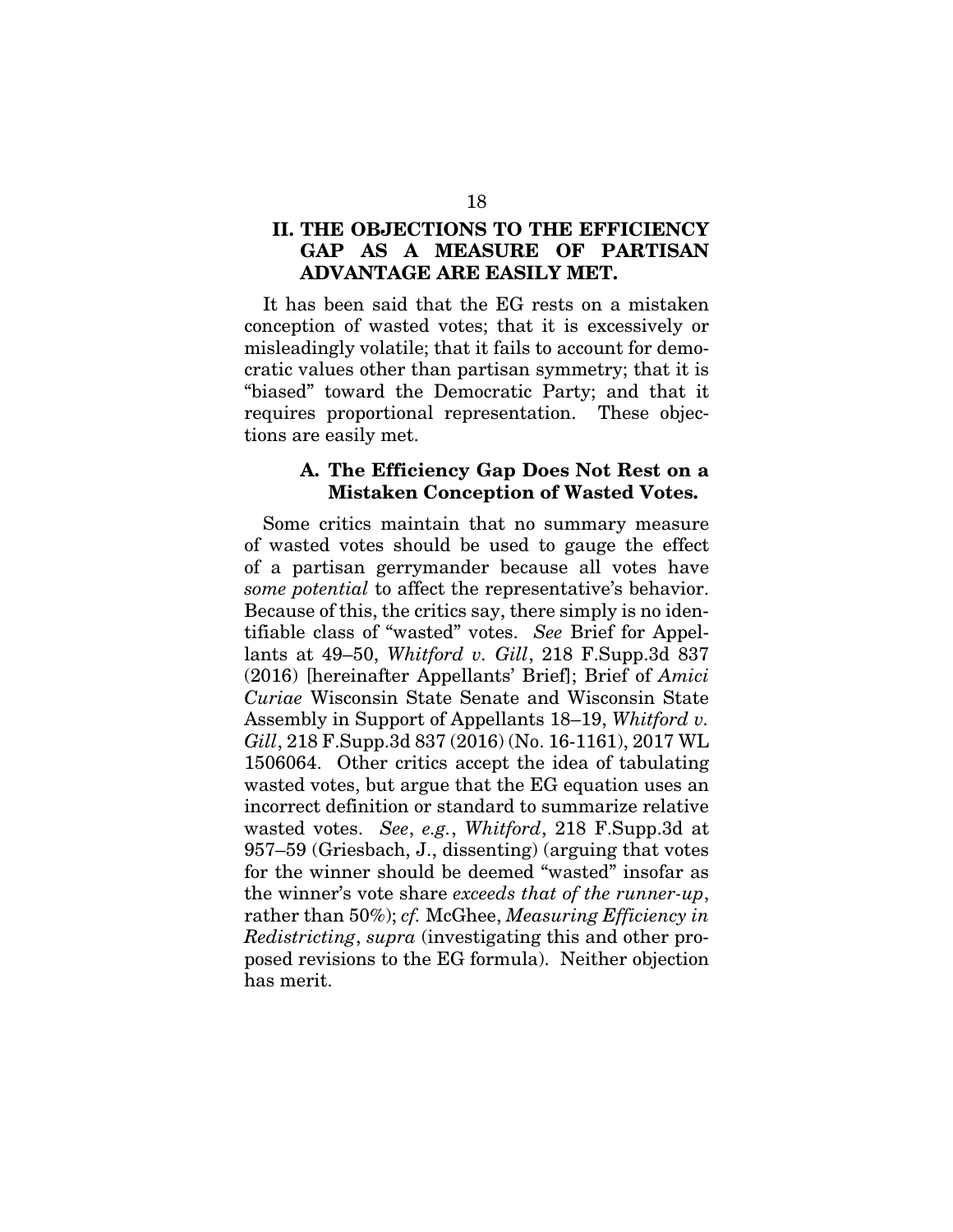The all-votes-may-have-influence argument overlooks the fact that winning more seats without winning over more voters is the point of a partisan gerrymander. The EG is thus grounded in the Efficiency Principle: Any measure of partisan effect must indicate a greater advantage for a party when the seat share for that party increases without any corresponding increase in its vote share. *See* Part I.A, *supra.* Indeed, it is precisely because votes cast by legitimate voters are valued in a democracy that normative concerns are raised if one party's votes are devalued because they are less effectively converted into seats than another party's votes due to partisan gerrymandering. As Justice Kennedy noted in *Vieth*, "The inquiry . . . is whether political classifications were used to burden a group's representational rights." *Vieth* 541 U.S. at 315. In the absence of some "compelling interest," *id.*, that concern is not ameliorated because the votes, although devalued in terms of winning seats (the partisan gerrymanderer's concern), might still have some value in influencing an office holder of the opposing party.

Moreover, the "all-votes-may-have-influence" argument elevates a theoretical possibility above everything that is actually known about elections and representation.17 A legislator's margin of victory has very little effect on how she or he votes on bills; by contrast, the effect of replacing a Democratic legislator with a

<sup>&</sup>lt;sup>17</sup> The theoretical possibility is not legally determinative. Though a plurality of this Court once treated the presumption that voters who support the losing candidate have influence over the winner as a reason not to strike down partisan gerrymanders, that plurality also recognized that the presumption is subject to "actual proof." *See Davis v. Bandemer*, 478 U.S. 109, 131– 32 (1986).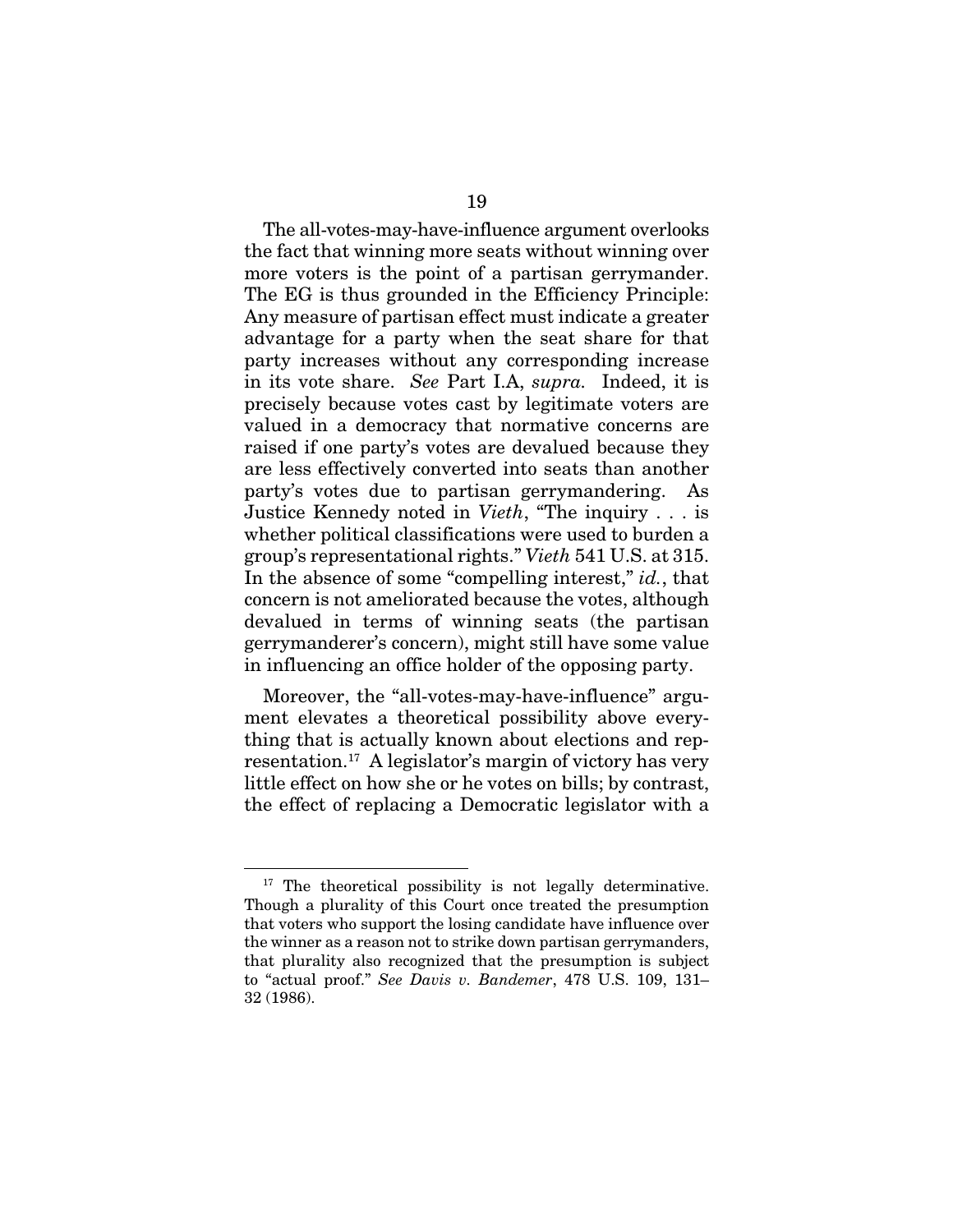Republican or vice versa is huge, holding constant district characteristics. *See*, *e.g.*, Stephen Ansolabehere et al., *Candidate Positioning in U.S. House Elections*, 45 AM. J. POL. SCI. 136 (2001); Barry C. Burden, *Candidate Positioning in US Congressional Elections*, 34 BRIT. J. POL. SCI. 211 (2004); Devin Caughey et al., *Partisan Gerrymandering and the Political Process: Effects on Roll-Call Voting and State Policies*, 16 ELECTION L.J. (forthcoming 2017), *available at* http:// cwarshaw.scripts.mit.edu/papers/CTW\_efficiency\_gap \_170515.pdf (May 15, 2017); David S. Lee et al., *Do Voters Affect or Elect Policies? Evidence from the U.S. House*, 119 Q.J. ECON*.* 807 (2004); Nolan McCarty et al., *Does Gerrymandering Cause Polarization?*, 53 AM. J. POL. SCI. 666, 671 fig. 3 (2009); Keith T. Poole, *Changing Minds? Not in Congress!*, 131 PUB. CHOICE 435 (2007).

Lack of representation for citizens who vote for the losing candidate extends even to rudimentary matters of constituent service. In just the past few years, data vendors have revolutionized campaigns by merging official state voter files with consumer databases, creating estimates of the partisanship and turnout propensities of every registered voter. *See generally*  DANIEL KREISS, PROTOTYPE POLITICS: TECHNOLOGY-INTENSIVE CAMPAIGNING AND THE DATA OF DEMOCRACY (2016); EITAN HERSH, HACKING THE ELECTORATE: HOW CAMPAIGNS PERCEIVE VOTERS (2015). Sophisticated legislators are now using such estimates to screen constituent inquiries, disregarding citizens whom the data vendors classify as unlikely to vote for the incumbent. *See* HERSH, *supra*, at 200–05.

Some critics have asserted a related point: that voters make complex decisions but the EG assumes they only care about parties. *See, e.g.*, Brief of *Amici*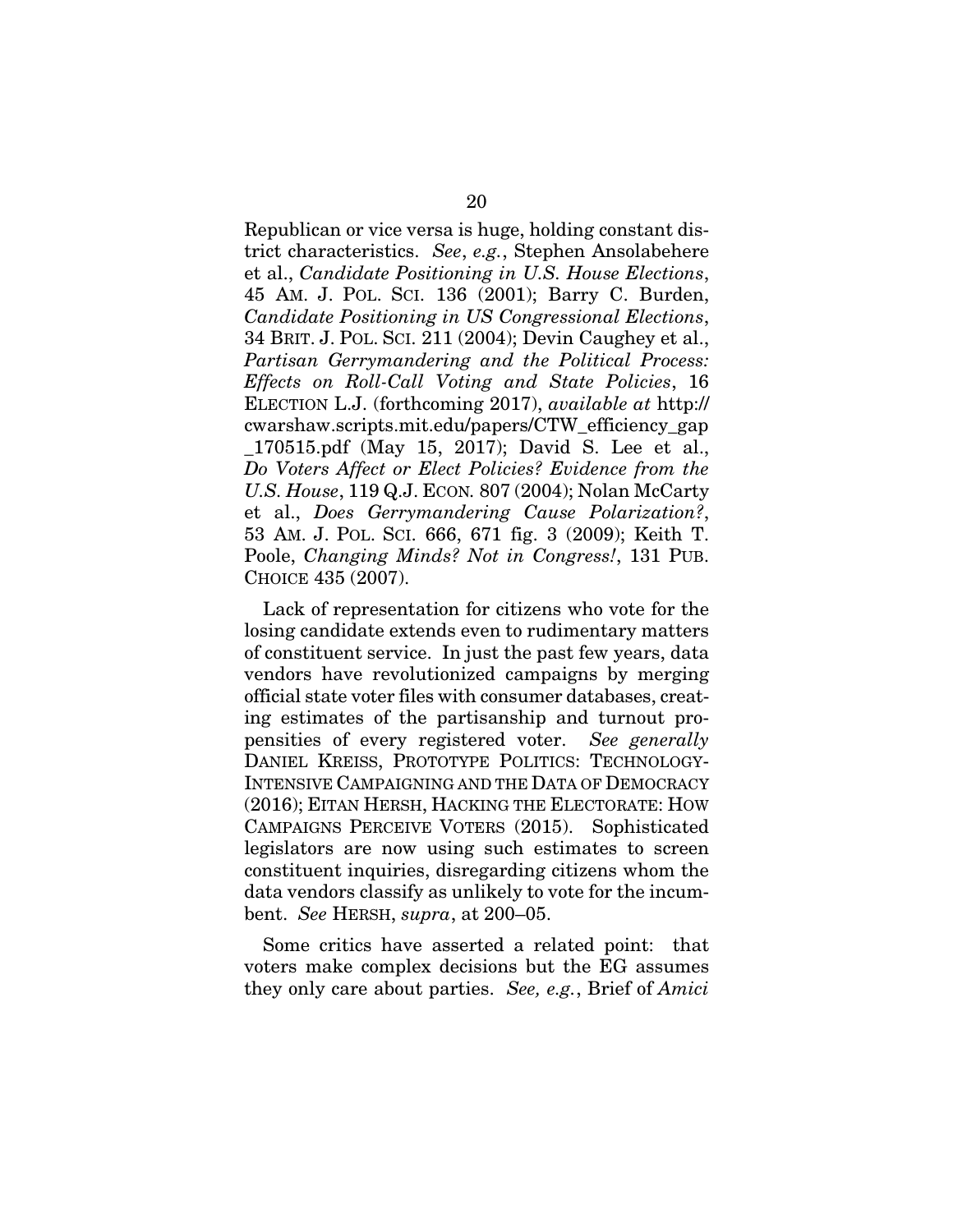*Curiae* The Republican National Committee and the National Republican Congressional Committee in Support of Appellants 41–50, *Whitford v. Gill*, 218 F.Supp.3d 837 (No. 16-1161), 2017 WL 1548280 [hereinafter RNC Amici Brief]. This is incorrect. The EG does not ignore independent or swing voters. Rather it requires that neither party be forced to win over more of them to avoid a "wasted vote" deficit. Moreover, the sensitivity testing described above can explore the consequences of significant nonpartisan voting behavior, should evidence of such behavior emerge in the future.

As for the criticism that the EG formula uses an incorrect definition to summarize relative wasted votes, *amicus* has for a forthcoming article investigated proposed reformulations, including Judge Griesbach's argument that votes cast for the winner should be counted as wasted to the extent that they exceed the second-place candidate's vote share (rather than 50%). *See* McGhee, *Measuring Efficiency in Redistricting*, *supra*. *Amicus*'s analysis shows that the reformulations would imply a level of responsiveness (in the translation of votes into seats) that deviates from the 1:2 votes-to-seats curve historically typical of American elections, and would be far less consistent with the Efficiency Principle. It follows that a legal standard resting on Judge Griesbach's preferred definition of wasted votes could disrupt American electoral traditions, while doing a poor job of identifying maps that distribute opposing-party voters for maximum partisan advantage.

Judge Griesbach's argument also elides the fact that in our essentially two-party system a candidate cannot be sure of winning without 50% of the vote because votes *not* cast for the candidate of one party are almost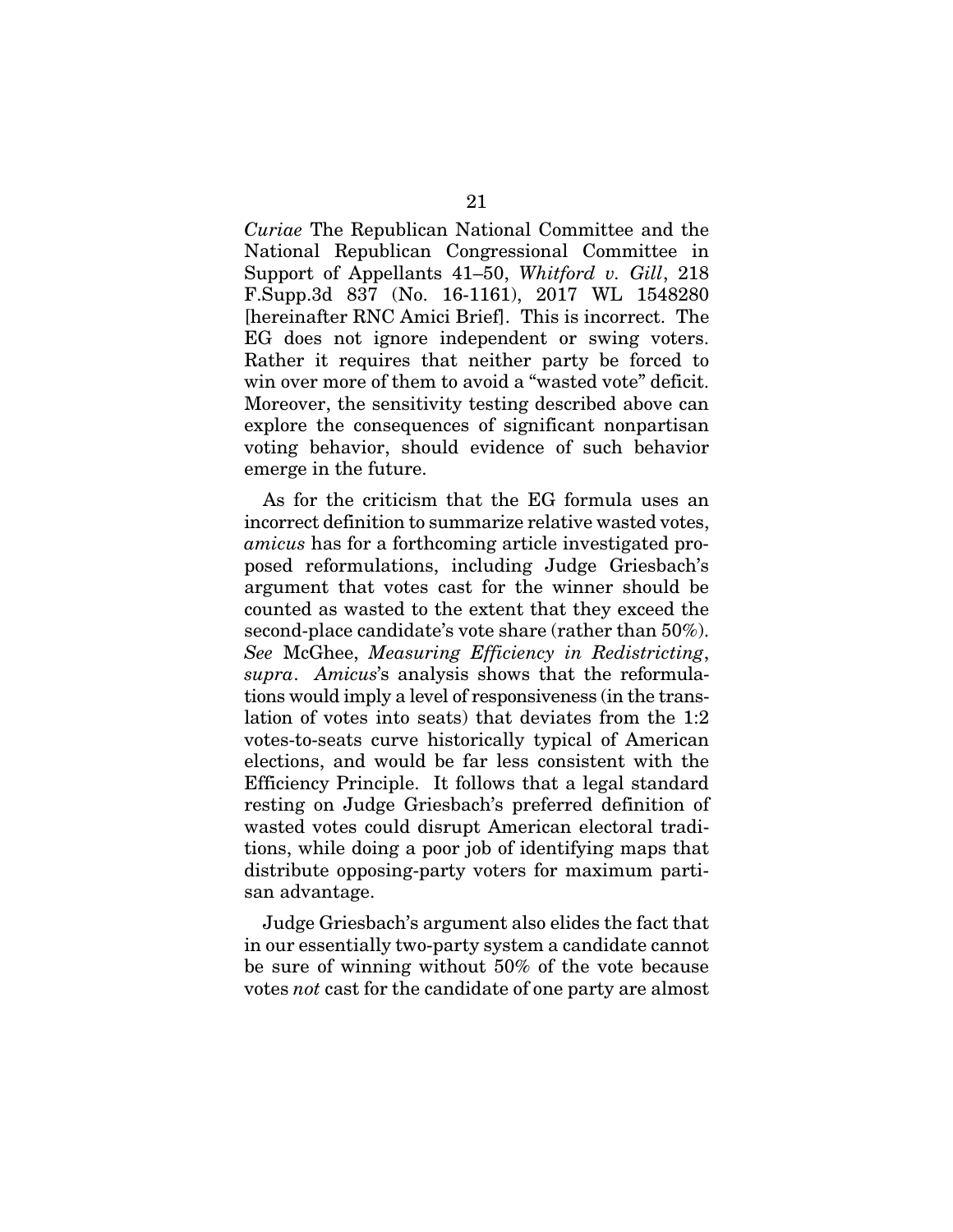always cast for the candidate of the other party. Unlike Judge Griesbach's baseball example based on runs not vote percentages, a Republican who wins with 52% of the vote to the Democratic opponent's 48% would likely have lost had the Republican's vote share fallen to 48%. To similar effect, if Republicans comprising 4% of the district had been moved into another district and replaced with non-Republican voters, the Republican candidate almost surely would have lost. The 50% threshold embodied in the EG formula indeed has "special significance<sup>[]</sup> in the democratic process." *Bartlett v. Strickland*, 556 U.S. 1, 19 (2009) (plurality opinion of Kennedy, J.).

#### B. The Putative Volatility of the Efficiency Gap Is a Feature, Not a Flaw.

Like a number of commentators, Judge Griesbach has challenged the EG because it may vary from election to election, particularly under maps in which there are many competitive districts. *See Whitford*, 218 F.Supp.3d at 959–62 (Griesbach, J., dissenting); *see also* Appellants' Brief, *supra*, at 51–52.

This objection reflects a failure to appreciate two very fundamental points. First, *any* measure of partisan advantage that takes account of *which party actually wins seats* has some potential to vary from election to election, particularly if the map in question has a substantial number of competitive districts.18 Such

<sup>18</sup> When the number of legislative districts is very small, the standard percentage form of the EG should be converted to raw seats to avoid exaggerating either the size or volatility of the bias in the plan. For example, in a two-seat plan a party can increase its seat share (and so its EG) by 50% by winning just one more seat. It would be better to present this change as the one-seat shift that it is. Small-seat plans like this are easily identified and managed in any potential litigation. *Cf.* Stephanopoulos &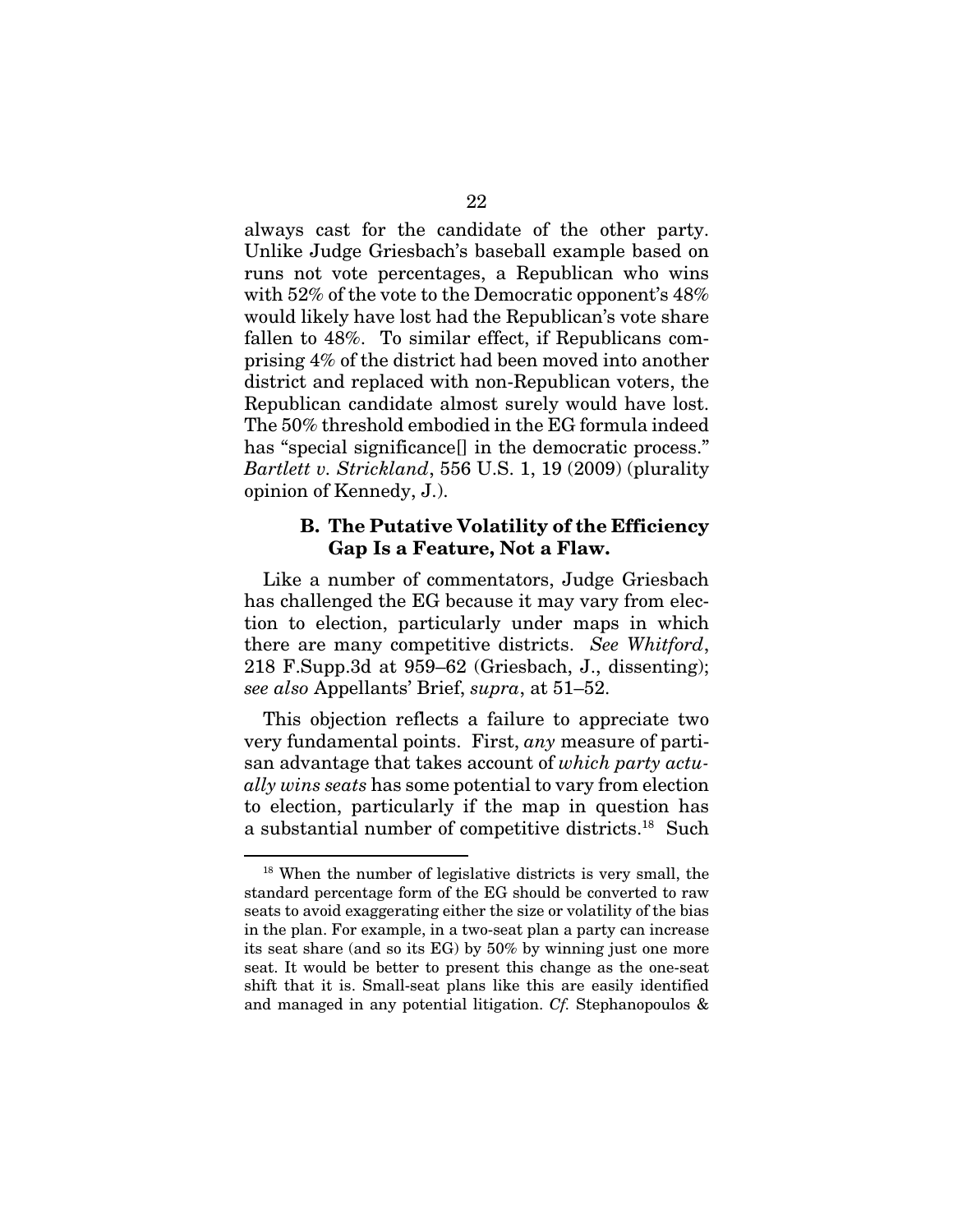"volatility" simply reflects actual partisan advantage in given elections.

Second, no proponent of judicial action as to partisan gerrymanders maintains that a legislative map should be deemed constitutionally suspect *merely* on the basis of the EG observed in a single election. It is important to confirm through sensitivity testing that the EG is likely to be *durable*. 19 *See* Stephanopoulos & McGhee, *supra*, at 887–90; *Whitford*, 218 F.Supp.3d at 898–910.

In sum, the so-called volatility of the EG simply reflects realities on the ground that vary from election to election. Far from being a weakness, it is actually a safeguard against excessive judicial involvement in partisan gerrymandering cases, relative to measures that might lead courts to think that an observed partisan asymmetry is more stable than it actually is.

## C. The Efficiency Gap Does Not Account for All Democratic Values—Nor Should It.

The EG has been faulted for its failure to account for certain democratic values. Judge Griesbach observed, for example, that the EG "counts" all districts equally (a wasted vote is a wasted vote, regardless of the district in which it was cast), whereas as a functional matter the *median district* is more important than the others. *See Whitford*, 218 F.Supp.3d at 952–53. And he pointed out that large EGs could materialize for

McGhee at 887–89 (proposing a two-seat threshold for cases about congressional redistricting).

<sup>&</sup>lt;sup>19</sup> The volatility objection would also vanish if courts grounded liability rulings on the expected EG, rather than the realized EG. *See supra* Part I.D.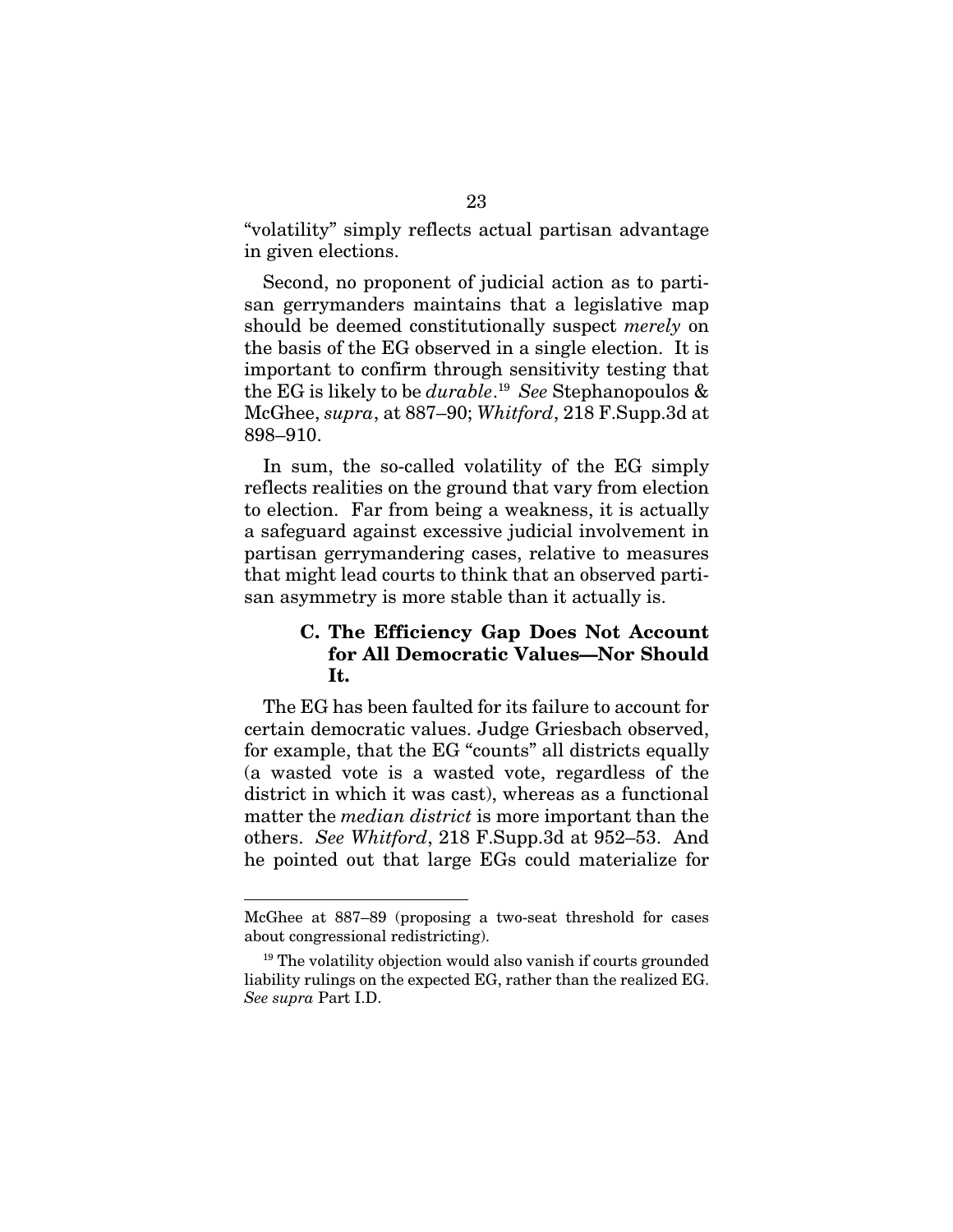entirely legitimate reasons, as may occur if districts were drawn for congruence with political subdivision boundaries in a state where supporters of one political party happened to be more efficiently distributed with respect to those boundaries than supporters of the other party. *Id.* at 962–63.

Such objections are easily met because the EG only measures partisan symmetry, not everything that might be deemed good or bad about a map of legislative districts. The argument that the EG "fails to account for everything" just restates the principal argument against judicial intervention in the malapportionment cases, namely, that because the equalpopulation norm is not the *exclusive* consideration in designing maps for fair and effective representation, the norm should not be judicially enforced *at all*. *See Baker v. Carr*, 369 U.S. 186, 301–24 (1962) (Frankfurter, J., dissenting). The argument is no stronger today than it was in 1962.

To address potentially competing values, courts may construct a framework under which other values can *justify* legislative maps that deviate substantially from the equality norm. *Amicus* takes no position on what the substantial-asymmetry trigger for heightened scrutiny should be, or on what state interests are weighty enough to justify large asymmetries.

Similarly, if courts conclude that there is no reason to intervene unless the plaintiff political party would have some chance of winning the median district under a fair map, courts could require plaintiffs to prove *both*  substantial partisan bias under the challenged map and potential-majority status under an unbiased map.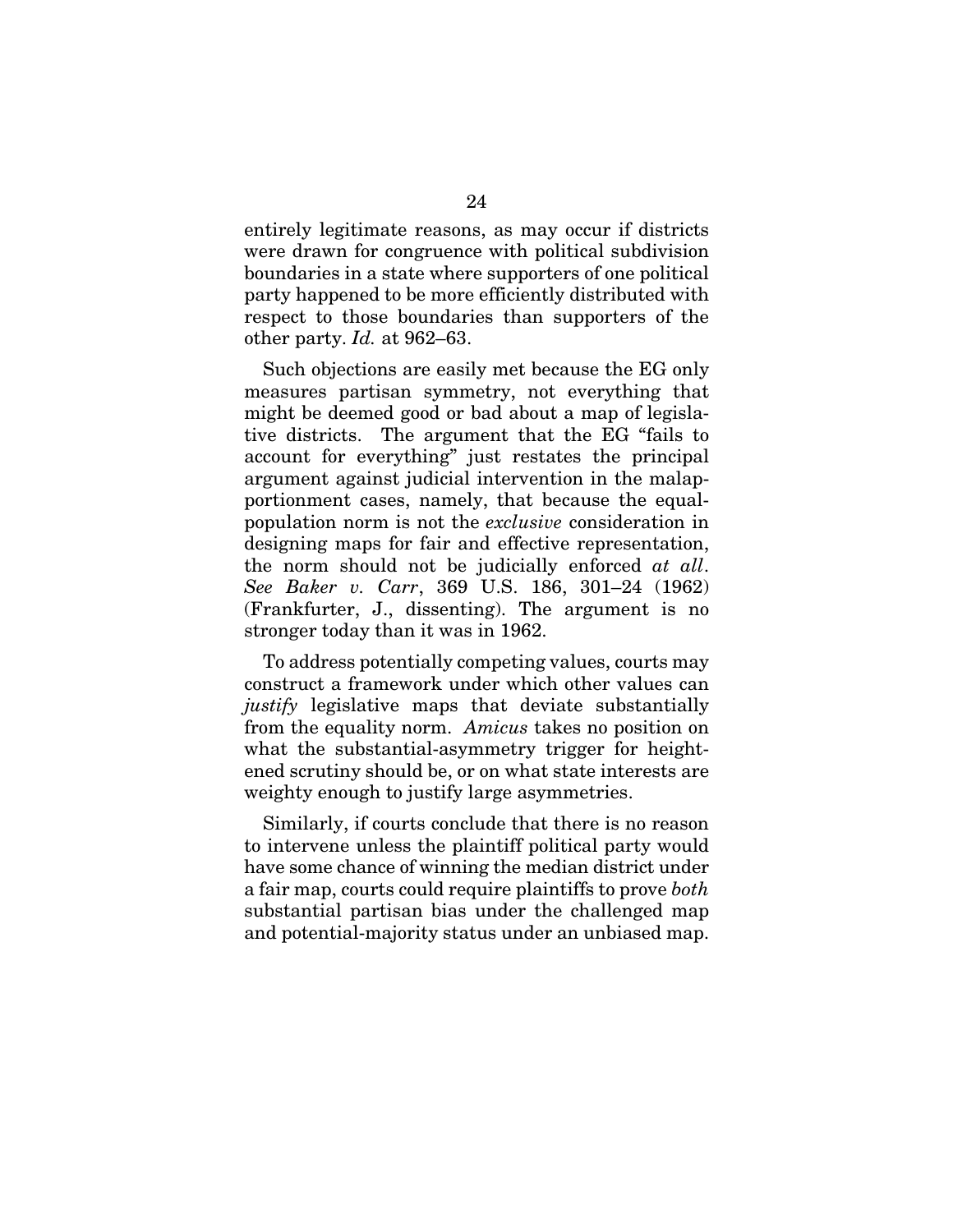#### D. The Efficiency Gap Is Not Biased Toward Democrats.

It has been suggested that the EG's appealing veneer conceals a biased mechanism for indicting Republican gerrymanders while insulating Democratic gerrymanders from scrutiny. *See* Appellants' Brief, *supra*, at 50–51; RNC Amici Brief.

Notably, those who assert that the EG is "biased" toward Democrats haven't actually shown or even advanced a theory as to how EG calculation could lead to exaggerated estimates of the partisan asymmetry of Republican gerrymanders and deflated estimates of the partisan asymmetry of Democratic gerrymanders.20 Nor is it the case, historically, that the EG has shown a consistent Republican advantage in enacted maps. In the 1970s and 1980s (when the RNC favored judicial policing of partisan gerrymanders, contrary to its position today<sup>21</sup>) enacted maps generally had a pro-Democratic EG, whereas recent maps have tended to favor Republicans (hardly surprising given Republican control of state legislatures). *See* Stephanopoulos & McGhee, *supra*, 882–84 fig. 8; Jackman Wisconsin Report, *supra*, at 44. The EG also suggests that

<sup>&</sup>lt;sup>20</sup> They rely instead on hypothetical examples of imaginary gerrymanders under utterly implausible political conditions. *Compare* Brief of *Amici Curiae* The Republican National Committee and the National Republican Congressional Committee in Support of Appellants 16–22, *Whitford v. Gill*, 218 F.Supp.3d 837 (No. 16-1161), 2017 WL 1548280 (presenting hypothetical example from the defendants' expert in pending North Carolina case), *with* Jackman, *Rucho*, Rebuttal Report, *supra*, at 14–16 (explaining the ridiculous features of this example).

<sup>21</sup> *See* Brief Amicus Curiae of the Republican National Committee in Support of Appellees \*3–8, *Davis v. Bandemer*, 478 U.S. 109 (1986) (No. 84-1244), 1985 WL 670030.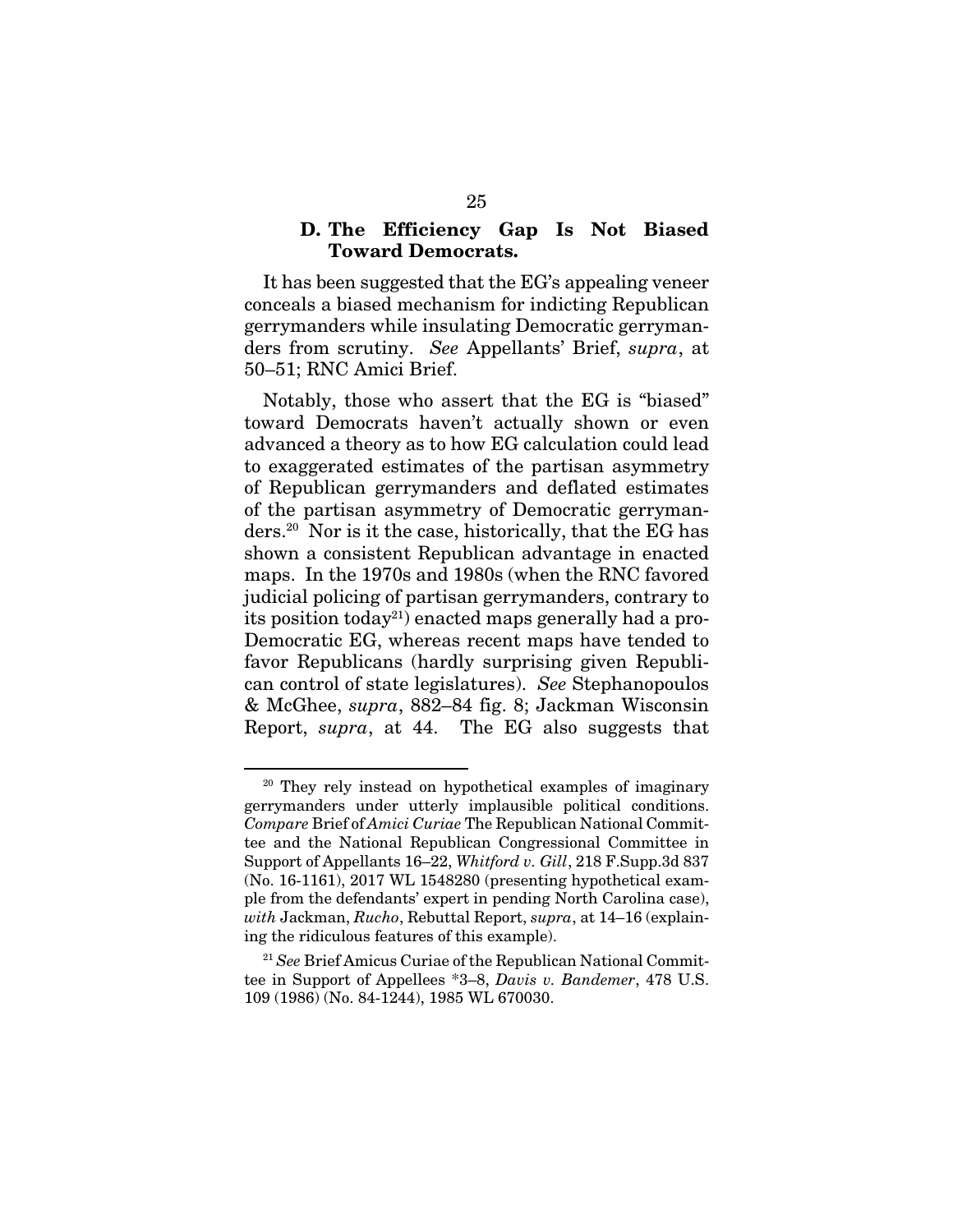Democratic and Republican gerrymanders are equally effective: Redistricting under unified Democratic control shifts the EG in the pro-Democratic direction by about the same amount as redistricting under unified Republican control shifts the EG in the pro-Republican direction. *See* Nicholas Stephanopoulos, *The Causes and Consequences of Gerrymandering*, 59 WM. & MARY L. REV. figs. 1 & 2 (forthcoming 2017), *available at* https://papers.ssrn.com/sol3/papers.cfm? abstract\_id=2990638; *see also* Nicholas O. Goedert, *Gerrymandering or Geography? How Democrats Won the Popular Vote but Lost the Congress in 2012*, RES. & POL., Apr.-June 2014.<sup>22</sup>

To the extent those arguing "Democratic bias" have a discernible theory, it is not about the EG per se, but about the very concept of partisan symmetry. The argument is that the fairness (for equal protection purposes) of a map should not be gauged by symmetry i.e., an equal chance for left-of-median and right-ofmedian voters to secure a legislative majority—but instead by "traditional" districting principles such as compactness and contiguity with political subdivision boundaries. *See*, *e.g*, Appellants' Brief, *supra*, at 50–51 (arguing against a "zero-gap baseline"); RNC Amici Brief, *supra*, at 8–14. This issue goes beyond the scope of this brief, though there are good reasons for this Court to choose the symmetry norm, $23$  while

<sup>&</sup>lt;sup>22</sup> Similar results on the effects of unified control have been found using other measures of partisan symmetry. *See* Andrew Gelman & Gary King, *Enhancing Democracy Through Legislative Redistricting*, 88 AM. POL. SCI. REV. 541, 553 (1994); Richard G. Niemi & Simon Jackman, *Bias and Responsiveness in State Legislative Districting*, 16 LEGIS. STUD. Q. 183, 195 (1991).

<sup>23</sup> Justice Kennedy in *Vieth* warned against legal standards that valorize compactness and contiguity with subdivision boundaries because such criteria could "benefit one political party over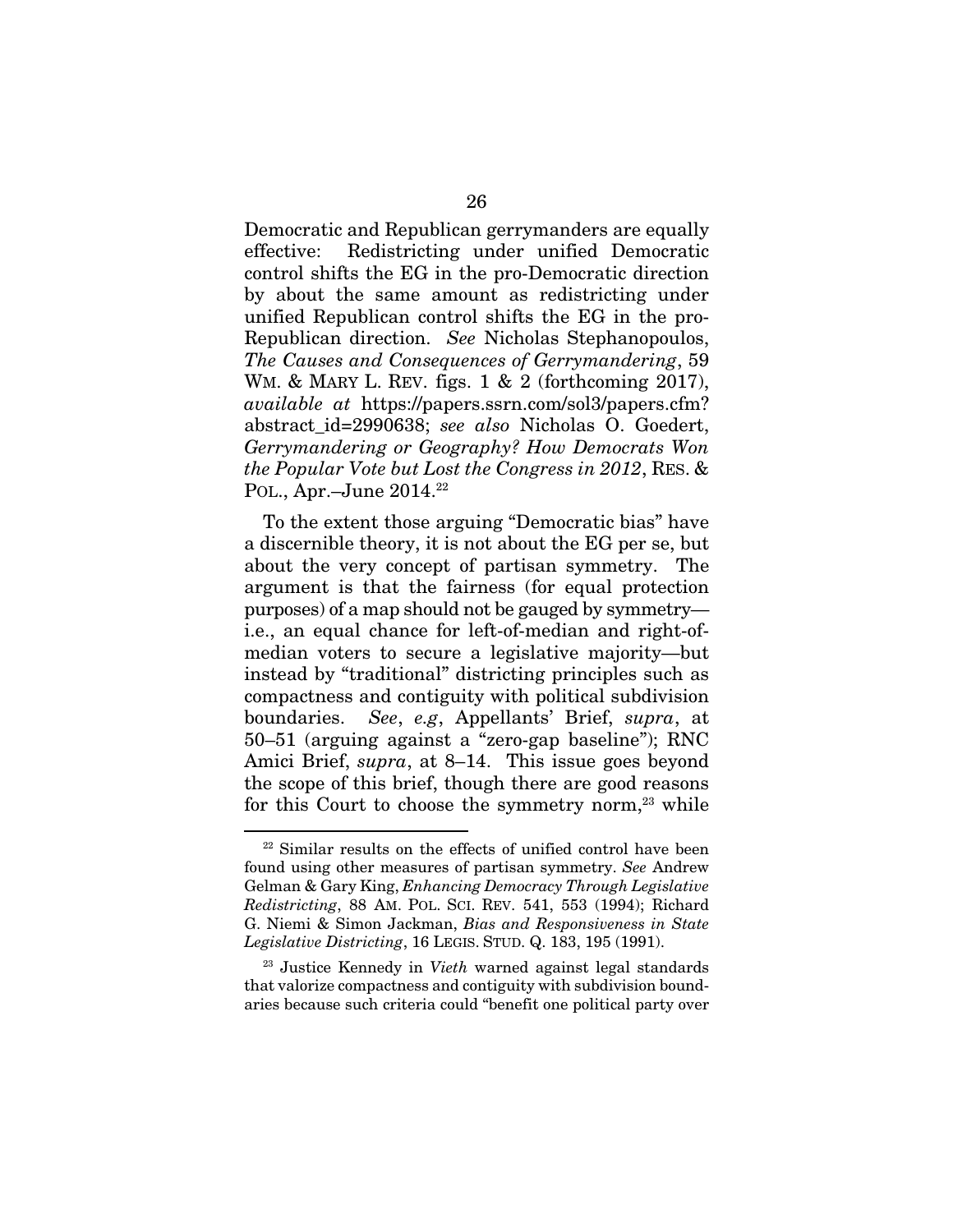embedding that norm within a doctrinal framework that allows states to justify deviations as may be reasonably necessary to achieve other legitimate objectives.

#### E. The Efficiency Gap Does Not Require Proportional Representation.

Appellants' objection that the EG requires proportional representation confuses two potential meanings of the term "proportional representation." *See* Appellants' Brief, *supra*, at 49–50. The classical or Millian usage denotes an electoral system in which small groups of citizens who share an interest can band together and secure a fraction of legislative seats approximately equal to the group's share of the voting-eligible population. *See* JOHN STUART MILL, CONSIDERATIONS ON REPRESENTATIVE GOVERNMENT 146 (Prometheus Books 1991) (1861) ("In a really equal democracy, *every or any section* would be represented [with seats in the legislature], not disproportionately, but proportionately. . . . Man for man, [minorities] would be as fully represented as the majority."). Though the Millian usage remains standard, one might also use "proportional representation" to describe any electoral system in which there exists *some usual relationship* between a

another." *Vieth v. Jubelirer*, 541 U.S. 267, 308–09 (2004) (Kennedy, J., concurring in judgment). The normal-map alternative to the "zero-gap baseline" is vulnerable to Justice Kennedy's objection because it could result in judicial invalidation of symmetric maps when applied to a state where one party's voters are more efficiently distributed than the other's. For example, a zero-EG plan in a state where the putatively normal maps favored Republicans by 10% would, as a matter of law, have a pro-Democratic "bias" of 10% (the difference between the EG of the enacted map, zero, and the typical EG of putatively normal maps, 10%).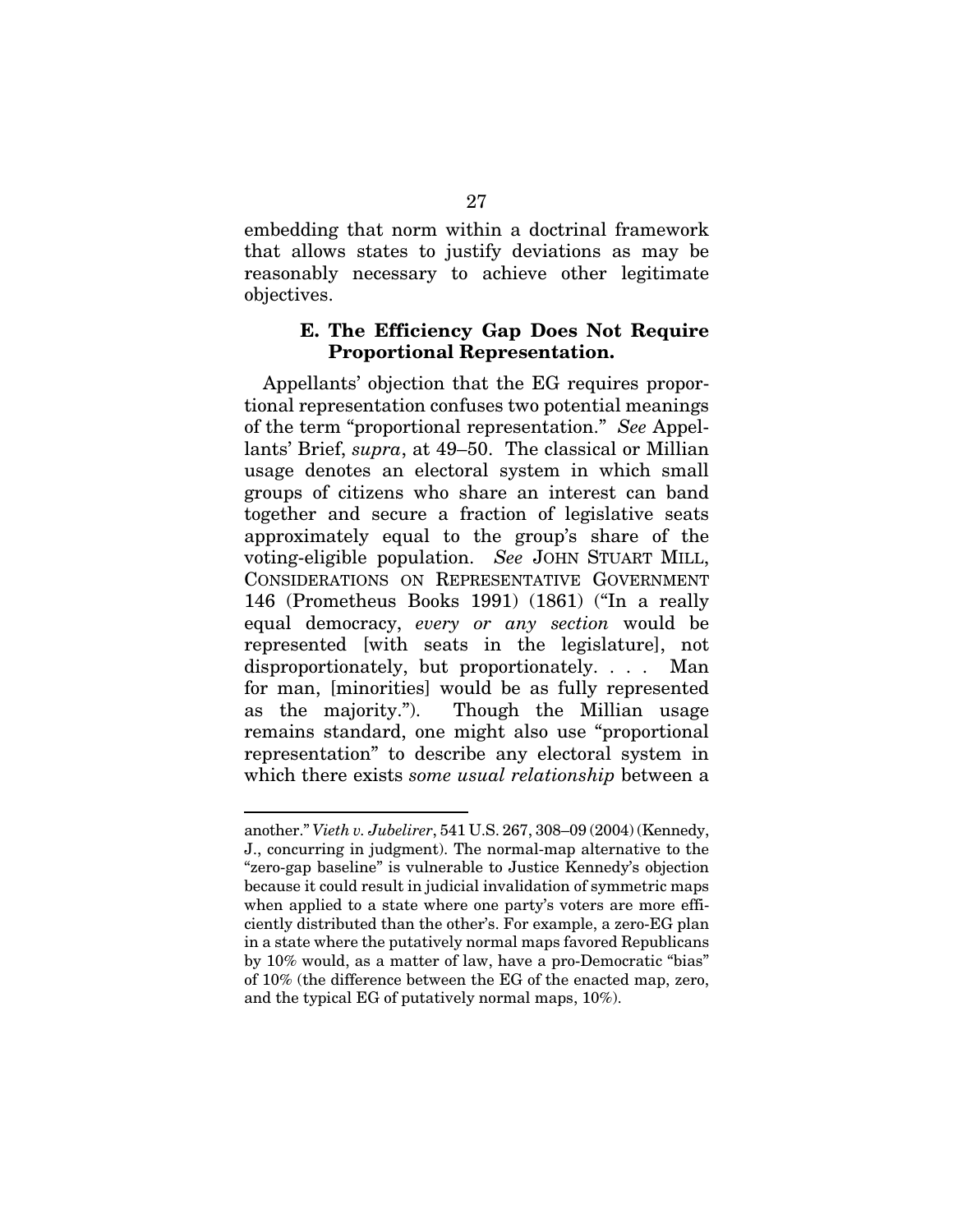political party's vote shares and seat shares. Appellants and Judge Griesbach invoke the latter conception when they criticize the EG for implying a 2:1 "winner's bonus," i.e., seat margins about twice as large as vote margins. *See Whitford*, 218 F.Supp.3d at 947–51 (Griesbach, J., dissenting); Appellants' Brief, *supra*, at 49–50.

By contrast, this Court, in the many cases in which it has "set its face against the claim . . . that the Constitution somehow guarantees proportional representation," *City of Mobile, Ala. v. Bolden*, 446 U.S. 55, 79 (1980) (plurality opinion), has consistently used the term in the standard Millian sense. *See*, *e.g.*, *Whitcomb v. Chavis*, 403 U.S. 124, 156 (1971) (reversing district court's constitutional vote dilution holding, on the ground that the lower court's decision "[expressed] the proposition that *any group with distinctive interests* must be represented in legislative halls if it is numerous enough to command at least one seat") (emphasis added); *Bolden*, 446 U.S. at 75– 80 (discussing *Whitcomb*—and the prospect of various and sundry vote-dilution claims from, e.g., "union oriented workers, the university community, [and] religious or ethnic groups"—in rejecting the notion that *Reynolds v. Sims*' (377 U.S. 533 (1964)) recognition of a right to "equally effective voice" implies "proportional representation as an imperative"); *Bandemer*, 478 U.S. at 145–47 (O'Connor, J., concurring in the judgment) (positing if partisan gerrymandering claims were justiciable, this would lead to a guarantee of "rough proportional representation for *all political groups*," and an unmanageable proliferation of claims from "political, religious, ethnic, racial, occupational, and socioeconomic groups") (emphasis added); *Vieth*, 541 U.S. at 288 (plurality opinion) ("[The Constitution] nowhere says that farmers or urban dwellers, Christian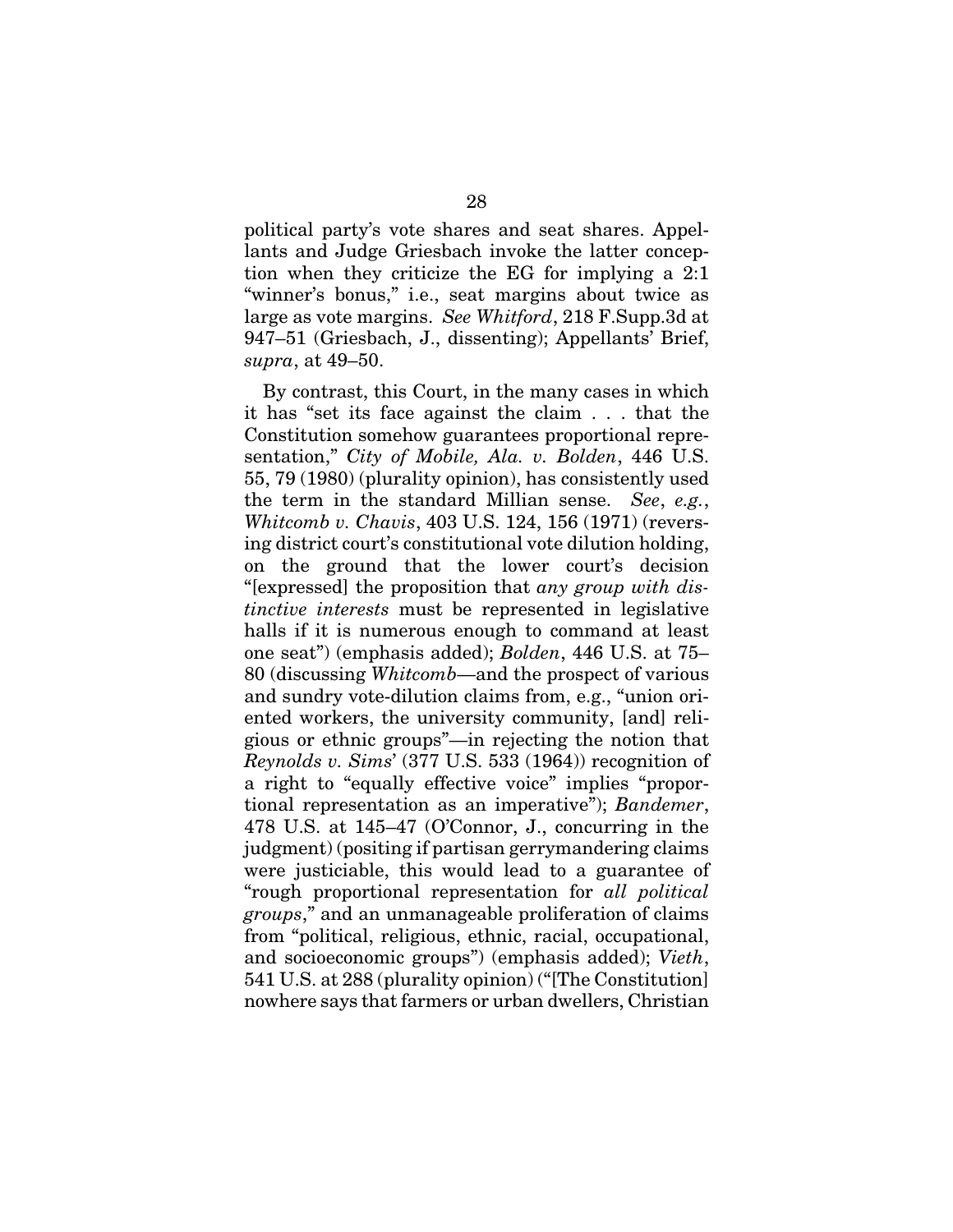fundamentalists or Jews, Republicans or Democrats, must be accorded political strength proportionate to their numbers.").

Nothing about the EG or other proposed symmetry metrics would favor proportional representation in the Millian sense. To the contrary, as Part I.B of this brief explained, an EG of zero implies not proportional representation but the very winner's bonus that has been historically typical of United States elections.

It is possible that if this Court upholds the lower court's decision, minor parties might start bringing partisan-gerrymandering claims. But the EG metric wouldn't do them any good. In a forthcoming publication, *see* McGhee, *Measuring Efficiency in Redistricting*, *supra*, *amicus* shows that the EG can be extended to a world in which minor parties win a nontrivial share of the vote, but this extension of the EG does not indicate "bias" against minor parties—even from a complete lack of legislative seats—unless the party wins a share of the vote that far exceeds what minor parties have historically achieved in U.S. elections.24

## III. THE EFFICIENCY GAP IS CLOSELY RELATED TO THE OTHER MEASURES OF PARTISAN SYMMETRY, BOTH ARITHMETICALLY AND EMPIRICALLY.

Appellants fault respondents for encouraging courts to consider a supposed "hodgepodge" of metrics of partisan bias or symmetry. Appellants' Brief, *supra*, at 45–48. This is said to leave district courts with

 $24$  Formally, there is no EG bias against the party (from a lack of seats) until the party wins a fraction of the statewide vote in excess of 1/2*k*, where *k* is the number of parties.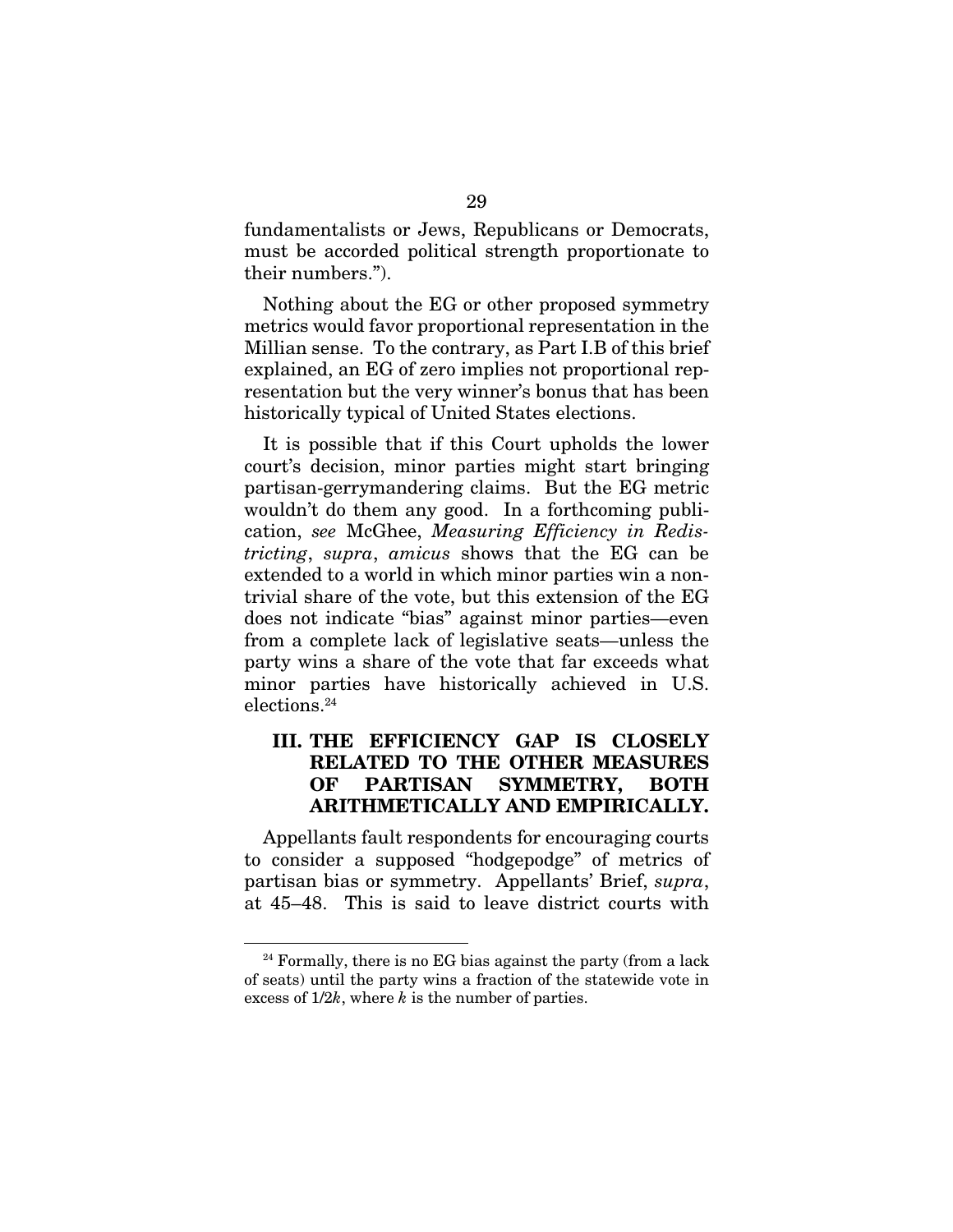unbounded discretion to "pick a winner" in each case. *Id.* at 46–47. But all the metrics are tied together by a common concept—the neutral principle of partisan symmetry—and the metrics are arithmetically related to one another and highly correlated in politically competitive states like Wisconsin. What social science has produced is not a "hodgepodge" but a set of closely related analytical tools for measuring a common concept.

#### A. Arithmetically, the Symmetry Metrics Are Closely Related to One Another.

Scholars have variously measured partisan symmetry with Gelman-King bias, discussed in Part I.B above; the EG; the "mean-median difference," which is the gap between a party's mean district-level vote share and its median district-level vote share;<sup>25</sup> and the "average winner's margin difference," which is the difference between the average margin of victory of the winning candidates of each party.26

The most salient difference among these metrics is that the EG can be used to evaluate maps in noncompetitive states, while the Gelman-King and meanmedian metrics would depend on fanciful counterfactuals in such states.<sup>27</sup> For that reason the proponents of Gelman-King recommend using it only in competitive states. *See supra* Part I.B.

<sup>25</sup> Michael D. McDonald & Robin E. Best, *Unfair Partisan Gerrymanders in Politics and Law: A Diagnostic Applied to Six Cases*, 14 ELECTION L.J. 312, 316 (2015).

<sup>26</sup> Samuel S.H. Wang, *Three Tests for Practical Evaluation of Partisan Gerrymandering*, 68 STAN. L. REV. 1263, 1303–04 (2016) (calling this the "lopsided-margins test").

 $27$  This difference may prove critical for partisan gerrymandering claims about congressional districts, because partisan bias (or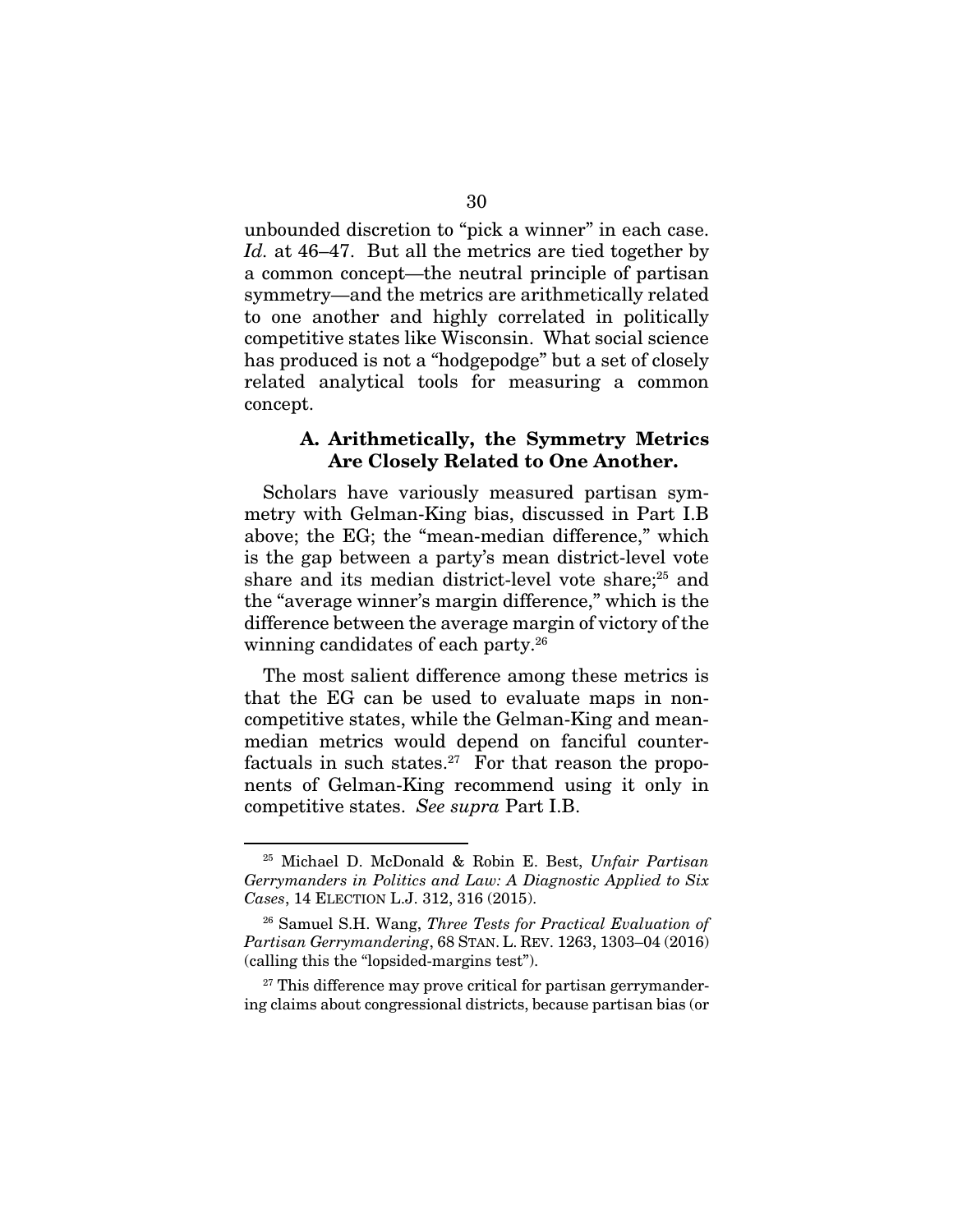But in competitive states like Wisconsin, the differences are less important than the similarities. Figure 1, below, shows a hypothetical votes-to-seats curve, together with the quantities corresponding to the mean-median difference, and Gelman-King bias. As can be seen, the mean-median difference indicates the statewide two-party vote margin (from 50%) a party needs to control 50% of the seats, whereas Gelman-King bias indicates the seat margin that a party receives if it wins 50% of the vote. Indeed, the meanmedian difference is equivalent to Gelman-King bias divided by the slope (responsiveness) of the votes-toseats curve at the tied-election point. *See* Jackman, *Rucho*, Rebuttal Report, *supra*, at 8.

If one calculates the EG at these points in the seatsvotes curve, the measures are almost perfect substitutes for each other. Gelman-King bias and the EG are mathematically identical when both parties have 50% of the vote, and when the median is 50% (giving both parties half the seats) the EG is precisely twice the mean-median difference. *See* McGhee, *Measuring Efficiency in Redistricting*, *supra*. Furthermore, it has been shown that the "average winner's margin difference" is mathematically identical to the EG under all conditions, not just at certain counterfactual points on the votes-to-seats curve. The bottom line is that, although the EG has distinct advantages as explained in Part I.B., all of these measures are closely related

its absence) in Congress as a whole depends on redistricting decisions made in uncompetitive as well as competitive states. An additional seat for Congress is equally significant whether it comes from an uncompetitive state like California or Texas or a competitive one like North Carolina or Pennsylvania. *See* Stephanopoulos & McGhee, *supra*, at 861.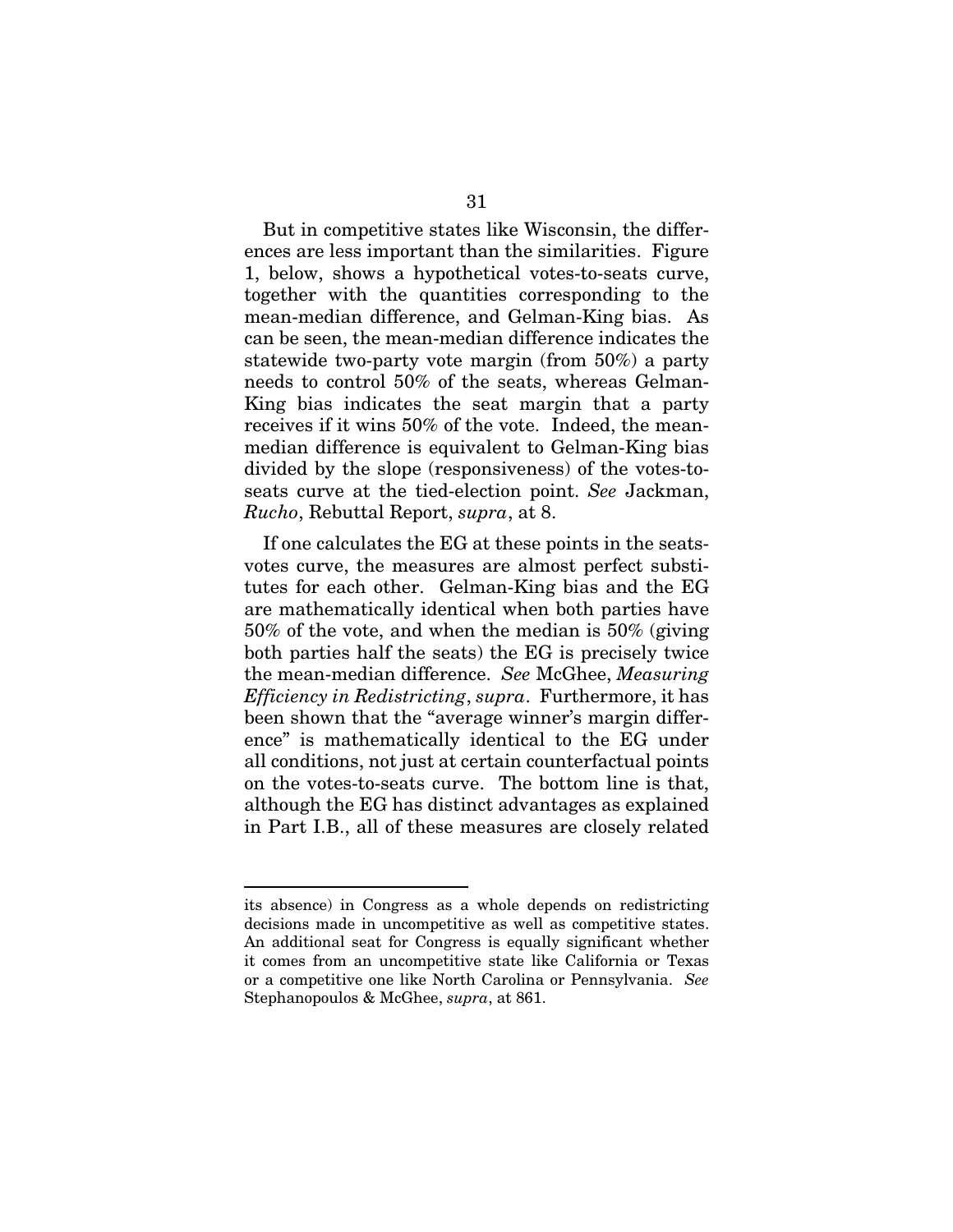to one another, and indeed the EG can be used as a substitute for any of them if desired.

Figure 1. Illustration of Votes-to-Seats Curve, and Two Measures of Partisan Symmetry



## **B. Empirically, Little Turns on the Choice Among Symmetry Metrics in Competi**tive States Such as Wisconsin.

While the plaintiffs relied on the EG in this case, it's very unlikely that the trial court's finding that the Wisconsin map conferred a large, durable advantage on the Republican Party would have been any different had the plaintiffs instead used Gelman-King bias or the mean-median difference.

Simon Jackman has calculated Gelman-King bias and the EG for state legislative maps and congressional maps from 1972 to the present. He found that in competitive states (such as Wisconsin and North Carolina), the two measures are extremely highly correlated, but that they often diverge in uncompetitive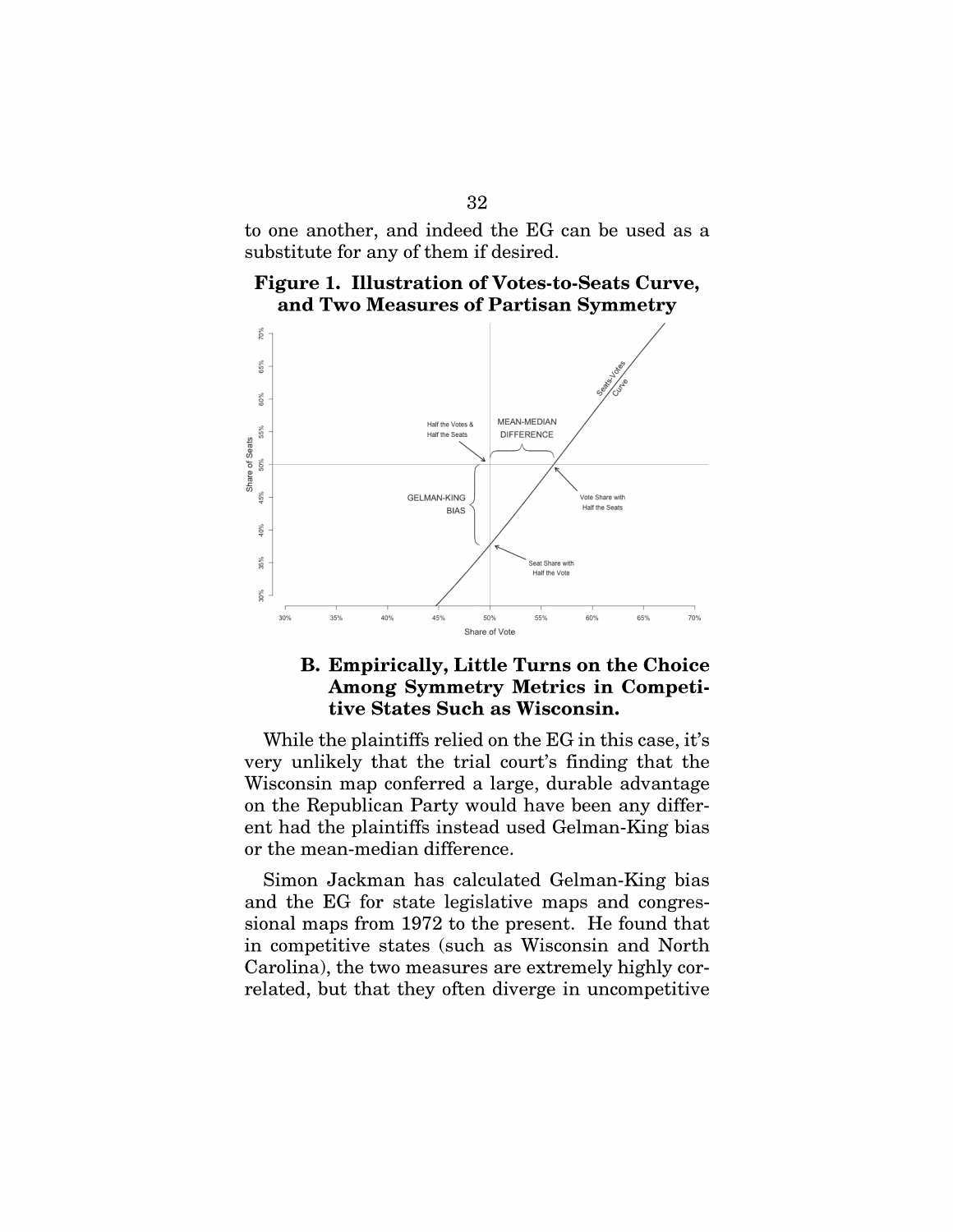states. *See* Plaintiffs' Trial Brief at 29–31, *Whitford v. Gill*, 218 F.Supp.3d 837 (2016) (No. 15-cv-421-bbc) (discussing and illustrating state legislative findings); Jackman, *Rucho*, Rebuttal Report, *supra*, at 2–8, (reporting congressional findings). The divergence in uncompetitive states is not surprising; it reflects the speculative nature of projecting seat-shares at the 50% vote-share point in those states where one party consistently dominates the other, as explained in Part I.B.

Jackman also found the mean-median difference and Gelman-King bias to be highly correlated with one another, in both competitive and uncompetitive states. *See* Jackman, *Rucho*, Rebuttal Report, at 8. This correlation is also to be expected given the mathematical connection between the two measures noted above.

*Amicus* has calculated for this brief the EG, Gelman-King bias, and mean-median difference of the current Wisconsin assembly map for 2016. Despite widespread claims of a political transformation in Wisconsin in the 2016 presidential election, Republicans received just 52% of the two-party vote in the state's Assembly elections.28 Republicans nonetheless turned this narrow margin into 65% of the seats. The EG for the election favored Republicans, and by a substantial 11 percentage points. Gelman-King bias (13%) and the mean-median difference (7%) also indicate that the map continues to favor Republicans.<sup>29</sup>

<sup>28</sup> This is the vote share calculated with imputations for uncontested seats (i.e., estimating the parties' vote shares in these districts had the incumbent been challenged by a candidate of the other party).

<sup>&</sup>lt;sup>29</sup> This is consistent with record evidence showing that, in Wisconsin, the EG and Gelman-King bias have been very closely correlated in competitive election years. See Brief of Plaintiffs